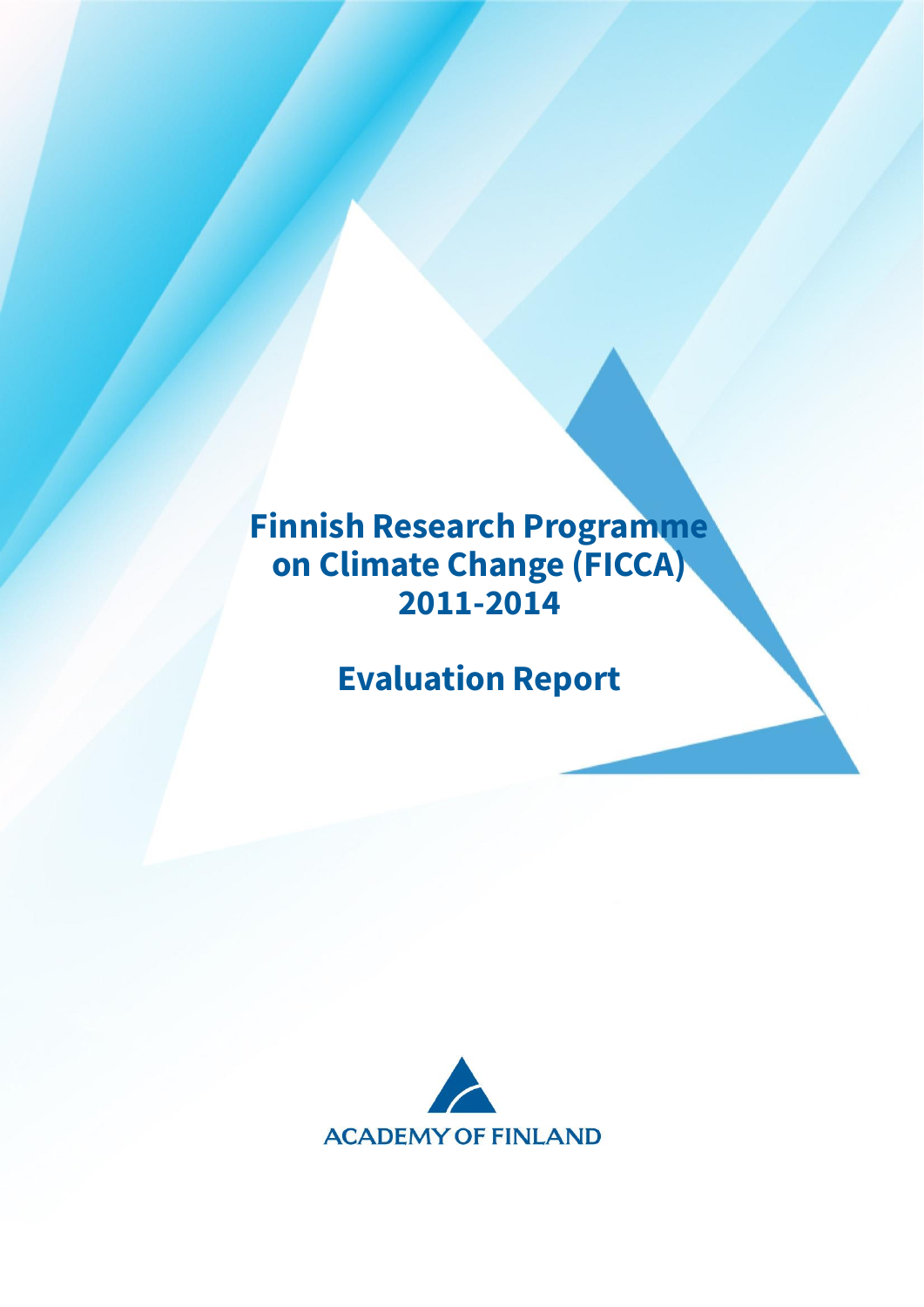## **Contents**

| 1.     | Finnish Research Programme on Climate Change (FICCA) 5                                                                                         |
|--------|------------------------------------------------------------------------------------------------------------------------------------------------|
| 1.1.   |                                                                                                                                                |
| 1.2.   |                                                                                                                                                |
| 1.3.   |                                                                                                                                                |
| 1.4.   |                                                                                                                                                |
| 1.5.   |                                                                                                                                                |
| 1.6.   |                                                                                                                                                |
| 2.     |                                                                                                                                                |
| 2.1.   | How the evaluation of FICCA programme was conducted10                                                                                          |
| 2.2.   |                                                                                                                                                |
| 2.3.   |                                                                                                                                                |
| 2.3.1. | Contribution to enhancing interdisciplinarity and multidisciplinarity in<br>research and enhancement of dialogue between scientific and social |
| 2.3.2. |                                                                                                                                                |
| 2.4.   |                                                                                                                                                |
| 2.4.1. |                                                                                                                                                |
| 2.4.2. | Exploring alternative methods to meet the temperature targets  13                                                                              |
| 2.4.3. | Changing the paradigm of forest management in Finland  13                                                                                      |
| 2.4.4. | Protecting Finnish animal biodiversity under climate change  13                                                                                |
| 2.4.5. |                                                                                                                                                |
| 2.4.6. | How local populations and communities in developing countries are                                                                              |
| 2.5.   |                                                                                                                                                |
| 2.5.1. | Outreach methods and audiences, enhancement of interaction between                                                                             |
| 2.5.2. | Contribution to expert training, researcher training and the advancement of                                                                    |
| 2.5.3. |                                                                                                                                                |
| 2.5.4. |                                                                                                                                                |
| 2.6.   |                                                                                                                                                |
| 2.6.1. |                                                                                                                                                |
| 2.6.2. |                                                                                                                                                |
| 2.7.   |                                                                                                                                                |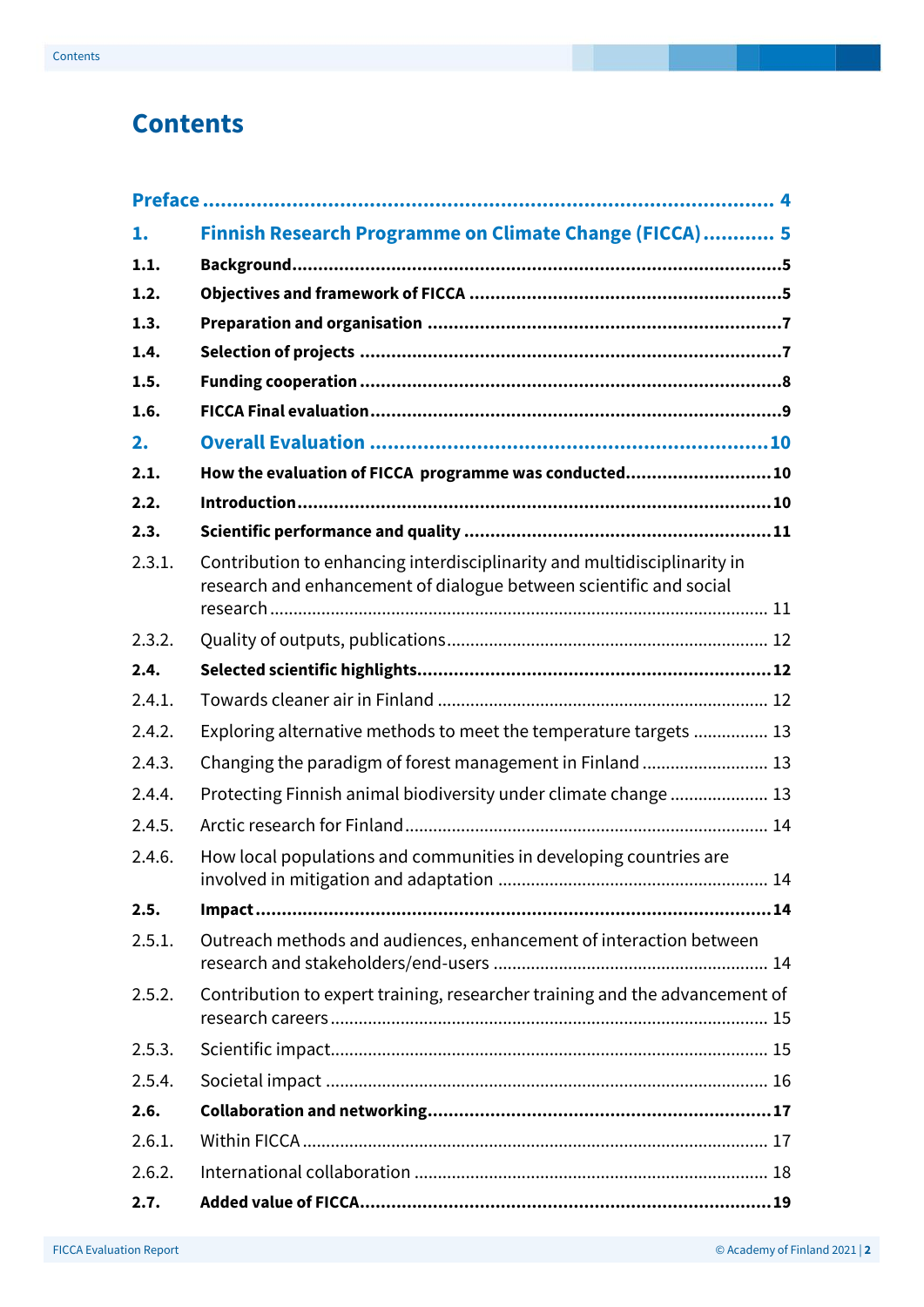| 2.8.   |                                                                                                                                                     |  |
|--------|-----------------------------------------------------------------------------------------------------------------------------------------------------|--|
| 3.     |                                                                                                                                                     |  |
| 3.1.   |                                                                                                                                                     |  |
| 3.1.1. | Generate knowledge of climate change – its effects and management 21                                                                                |  |
| 3.1.2. | Promote multidisciplinary expertise and research environments in order to<br>intensify research into climate change and achieve synergy benefits 22 |  |
| 3.1.3. | Serve the Finnish society by combining global and local perspectives and<br>Increase knowledge and awareness of climate change in society  22       |  |
| 3.1.4. | Create new Finnish and international collaborative research networks  22                                                                            |  |
| 3.1.5. | Increase the mobility of PhD students and researchers 22                                                                                            |  |
| 3.1.6. | Enhance coordination and cooperation with other Finnish (e.g. sectoral                                                                              |  |
| 3.1.7. |                                                                                                                                                     |  |
|        |                                                                                                                                                     |  |
|        |                                                                                                                                                     |  |
|        |                                                                                                                                                     |  |
|        |                                                                                                                                                     |  |

ISBN 978-951-715-922-7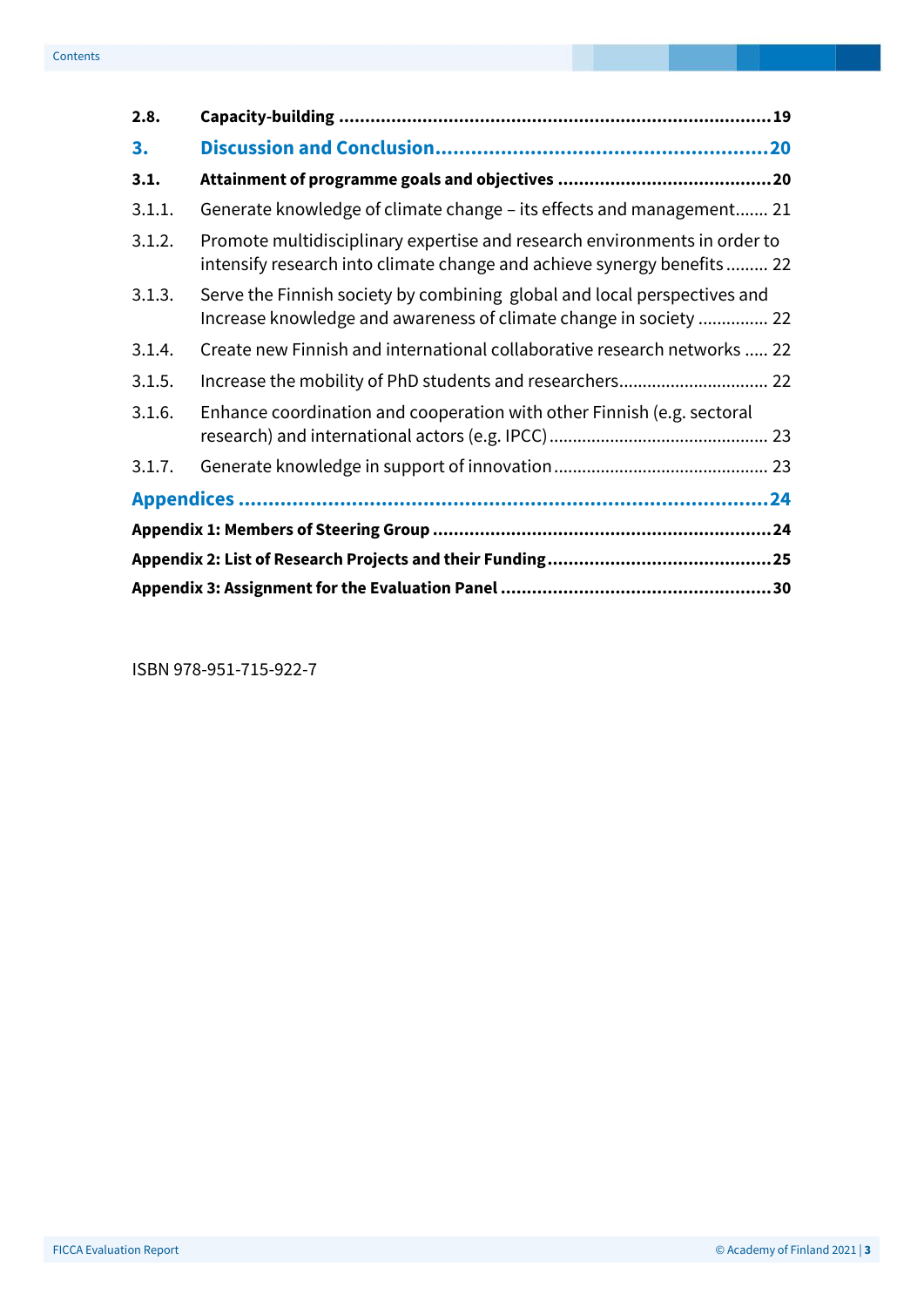## <span id="page-3-0"></span>**Preface**

Climate change is a global, regional and local issue. The scientific understanding for action on climate change is crafted by natural and social sciences, humanities and technical sciences research. The relevant knowledge concerns both the climate system and its ongoing change as well as the challenges and possibilities related to mitigation and adaptation. There is also a range of synergies, as well as some possible goal conflicts, across the overall sustainable development agenda. Concerted efforts from research, both disciplinary and interdisciplinary, are needed for managing both the challenges and the possibilities with climate action. Mitigation and adaptation efforts require coconsideration, considering climate in development cooperation, in sub-national, transboundary and wider international contexts. Efficiently dealing with the interlinkages across many spatial scales requires co-learning by science, policy and practice. The urgency calls for effective dissemination of new research.

The four-year Finnish Research Programme on Climate Change (FICCA 2011–2014) was set up along these lines. Both during and after its active years, the FICCA programme developed and delivered new knowledge on topics related to climate change, which can support climate action both in Finland and provide contributions also to the global arena.

In spring 2021, the Academy of Finland invited an international panel of experts to evaluate how the programme had succeeded in attaining its objectives. In this report the panel presents the results of the evaluation of the FICCA programme, with an eye on its scientific outcomes, and impact as well as the collaboration within the projects and across disciplines, networking and capacity-building.

Markku Rummukainen, Chair of the evaluation panel Elena Paoletti Jouni Paavola

June 2021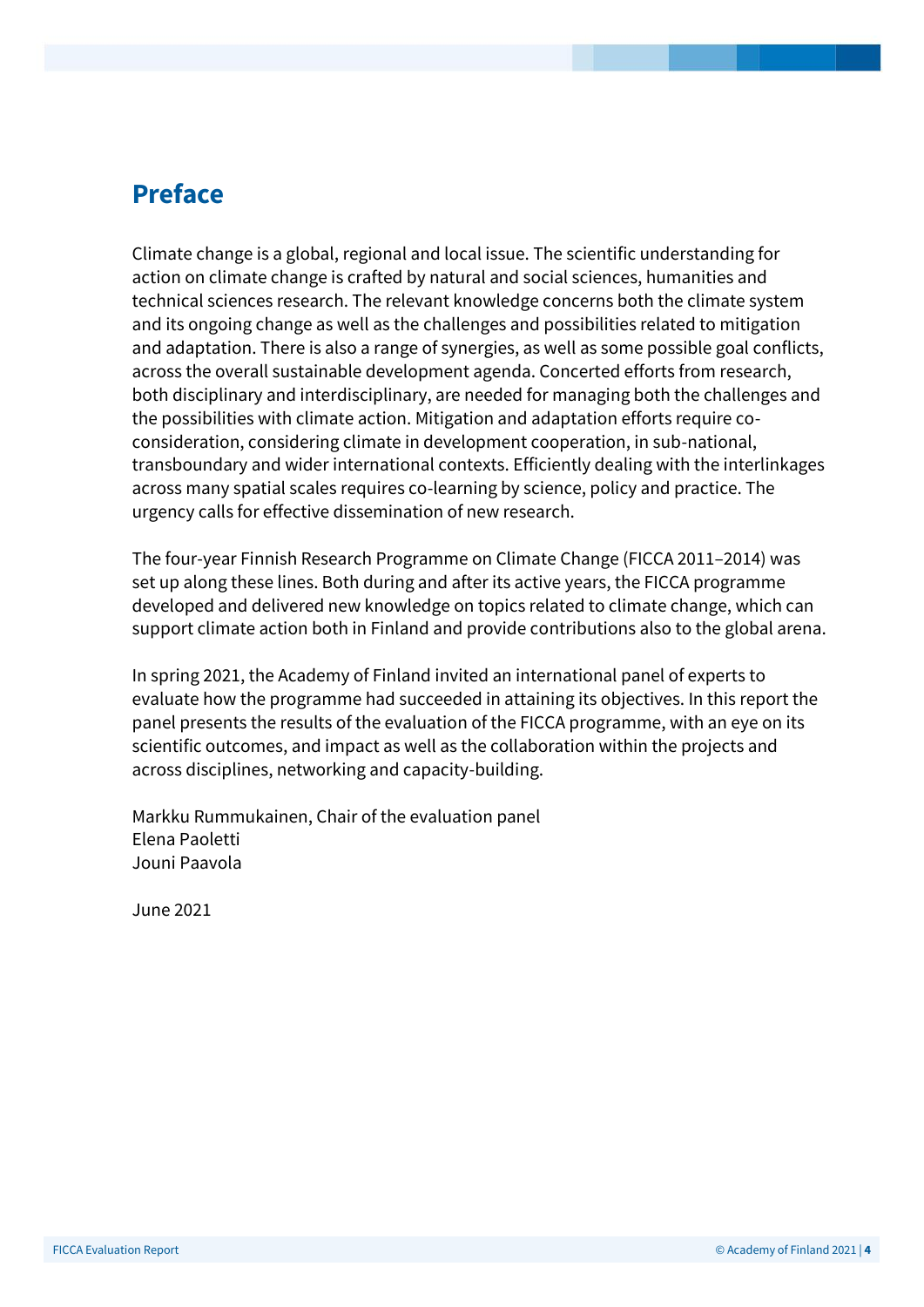## <span id="page-4-0"></span>**1. Finnish Research Programme on Climate Change (FICCA)**

## <span id="page-4-1"></span>**1.1. Background**

Climate change is under intensive research, since it is a known cause to a range of direct and indirect environmental effects and social developments. These may, in turn, be reflected back on climate change. The Finnish Research Programme on Climate Change (FICCA) launched in 2010 was a four-year funding programme to respond to the scientific challenges posed by climate change on a broad front. One of the principles underlying the FICCA programme was to support the type of multidisciplinary research that addresses the social and environmental spheres side by side – the objective being a systemic approach to research problems. Adapting to the effects of climate change is a technological, economic, cultural and infrastructure-related issue. Mitigation of climate change, in turn, is based on efforts to slow down global warming through the reduction of emissions from human activities. Multidisciplinary and interdisciplinary research based on a range of scientific traditions is needed in order to combine research in individual disciplines and promote a systemic understanding of climate change.

## <span id="page-4-2"></span>**1.2. Objectives and framework of FICCA**

The framework and thematic areas of the FICCA programme were selected with a view to covering a wide range of interactive processes between the environment and society in the context of climate change. Because of the extensive scope of the theme, all projects were required to adopt a multidisciplinary approach.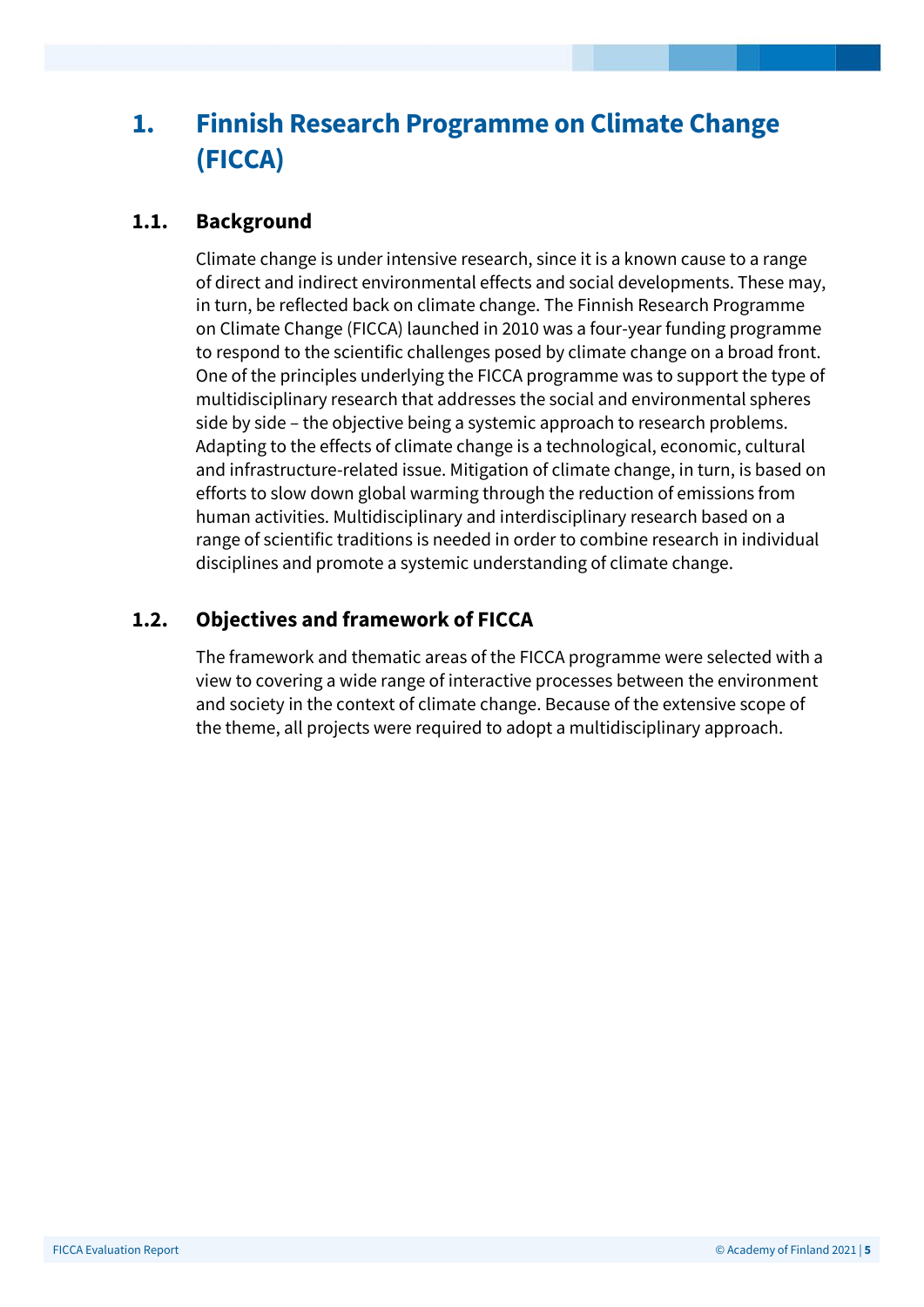



In addition to producing high-level scientific results, the programme was expected to intensify the dialogue between scientific and social research and, in particular, promote the use of natural sciences as part of social research. Another objective was to increase interaction between researchers and knowledge users. The goal was to make use of new knowledge as quickly as possible. Additionally, the programme would support PhD training in the field and subsequent career development as well as promote international networking between researchers and multidisciplinary cooperation in Finland.

The FICCA programme had four cross-cutting themes:

- Environmental changes due to climate change
- Social implications and consequences of climate change
- Adaptation by society and the environment to climate change and its effects
- Social and technological concepts for mitigating climate change.

Research projects to be funded were required to attempt to respond to the scientific and social challenges and to be multidisciplinary or interdisciplinary.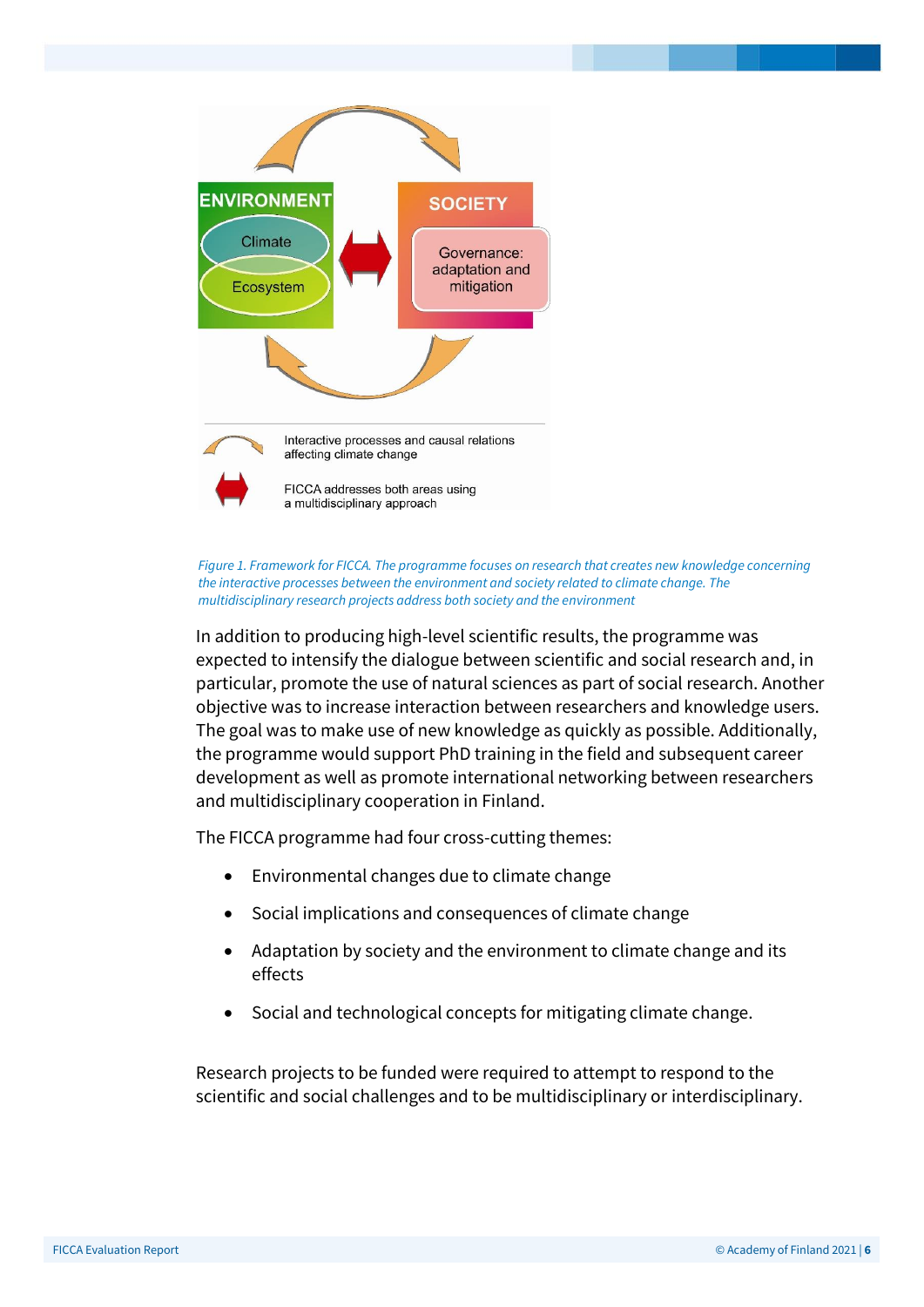### <span id="page-6-0"></span>**1.3. Preparation and organisation**

In autumn 2008, all research councils of the Academy of Finland submitted a proposal to the Academy Board for the preparation of a research programme on climate change. The theme had been discussed within the Academy earlier, and several programme initiatives had been received on the subject from outside the Academy in 2007 and 2008. In September 2008, the Board decided to grant authorisation to start the preparation of a research programme on the theme "Climate Change: Governance, Mitigation and Adaptation".

A preparatory working group was appointed in March 2009. It had members from all four Academy research councils: the Research Council for Biosciences and Environment; the Research Council for Natural Sciences and Engineering; the Research Council for Culture and Society; and the Research Council for Health. In the course of the preparations, the working group heard outside experts both directly at its meetings and by inviting comments on the programme text.

The group convened seven times, and an exploratory workshop was organised in June 2009 to support the preparation of the programme. A total of 130 members of the scientific community participated in the workshop to comment on the preparations and develop the themes. After the workshop, they had the opportunity to submit additional comments via the Academy website.

In November 2009, the Board of the Academy decided to launch the Finnish Research Programme on Climate Change (FICCA) and to allocate EUR 12 million to the four-year programme. The Board also considered allocating an additional EUR 4 million to a second call, primarily with a view to engaging in cooperation with foreign funding bodies.

## <span id="page-6-1"></span>**1.4. Selection of projects**

In January 2010, the FICCA steering group was appointed; it comprised members of the research councils and expert members (Appendix 1). The duties of the steering group were:

- to submit a proposal to the programme subcommittee on the projects to be funded
- to steer and monitor the programme
- to plan and organise the final evaluation
- to supervise and support programme coordination.

For the funding decisions, a subgroup comprised of research council members only was appointed.

The FICCA call for applications, following a two-stage procedure, was carried out in 2010. The deadline for letters of intent was 29 January and the deadline for full proposals was 16 April. The review criteria for applications at the letter of intent stage were how well the project tied in with the topic of programme, how the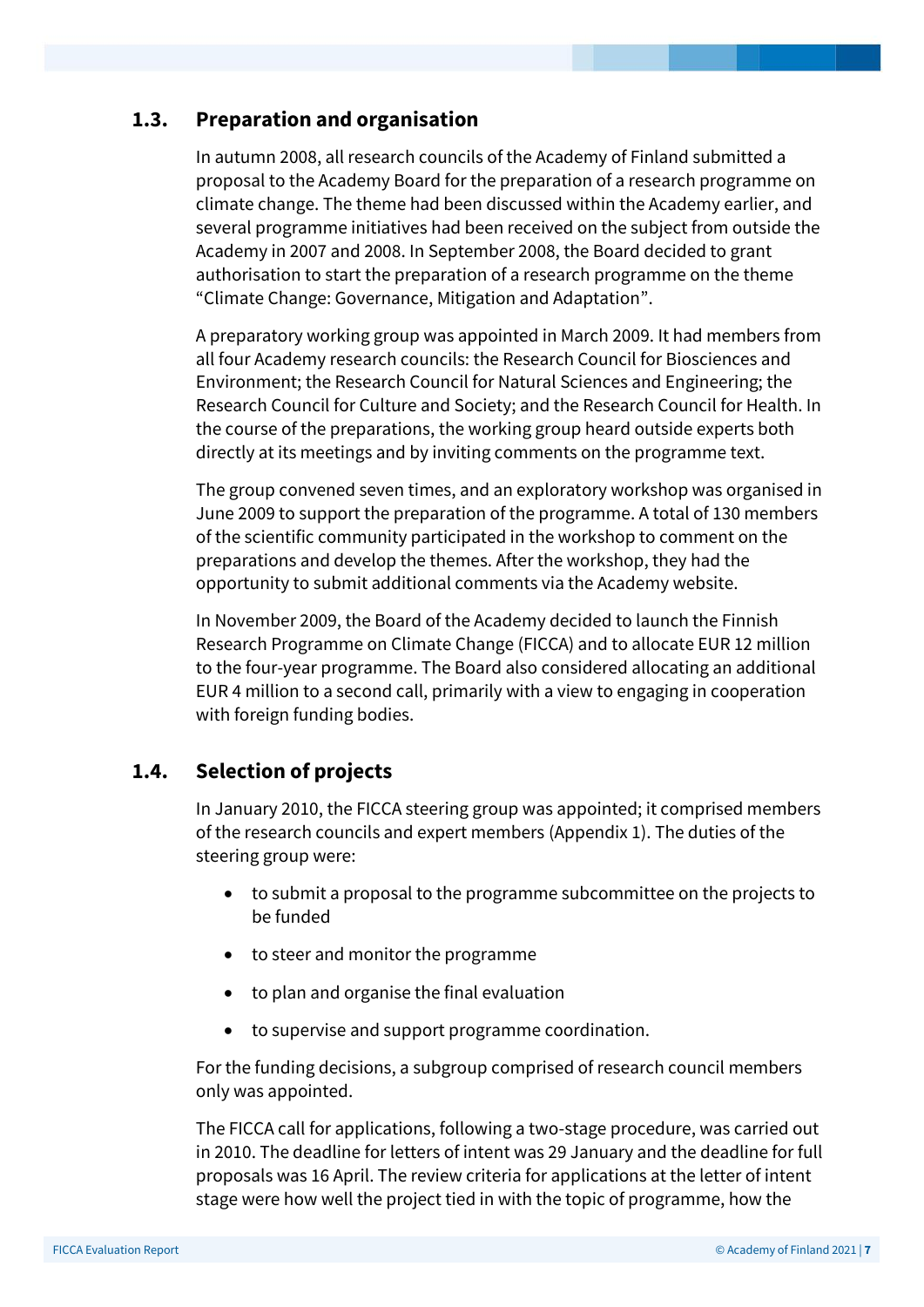programme objectives were to be realised and the project proposal's novelty and applicability. Sixty-four letters of intent were received, out of which 31 were invited to submit a full proposal. An international review panel convened in June 2010. Based on the scientific review by the panel and considering the objectives of the programme, the steering group ranked the applications and made recommendations for funding. In its meeting in August 2010, the subgroup decided on funding for eleven research consortia for 2011–2014 (Appendix 2).

### <span id="page-7-0"></span>**1.5. Funding cooperation**

FICCA's aim was to seek collaboration with international and national funding bodies. In April–May 2011, the FICCA programme organised three bilateral calls with two funding bodies from China and one from Russia: the Chinese Academy of Sciences (CAS), the Chinese Academy of Social Sciences (CASS), and the Russian Foundation for Humanities (RFH). The aim of the joint calls was to support long-term systematic research collaboration and to establish and strengthen research networks between the countries in the area of climate change research.

The three international joint calls with CAS, CASS, RFH to support research collaboration each also had specific research topics:

- CAS: Atmospheric composition and adaptation of the ecosystem to climate change
- CASS: Societal implications and consequences of climate change
- RFH: Societal implications and consequences of climate change, including climate policy

In the case of the CAS and RFH calls, both call parties used their own procedures for the review of applications. After the separate peer reviews, a joint meeting with the Academy of Finland was organised to discuss the final peer review ranking for the joint call. With CASS, the Academy organised a joint review. The applications were reviewed by foreign scientific experts agreed by both parties (neither Finnish nor Chinese). The parties made their funding decisions independently and according to their own procedures, but based on the scientific review and the consensus reached through discussions between the parties. Six three-year collaboration projects were funded for 2012–2014 (CASS, three projects; CAS, one project; RFH, two projects) (Appendix 2).

In 2012, the Academy of Finland and the Ministry for Foreign Affairs of Finland opened a joint call for development research in the field of climate change. The research projects funded in the joint call needed to strive for active collaboration with researchers and research institutes in developing countries.

Twenty-eight proposals were received. Based on the scientific review by the panel, the FICCA steering group, with additional members from the Ministry, ranked the applications and made recommendations for funding. Seven two-year projects were funded for 2013–2014 (Appendix 2).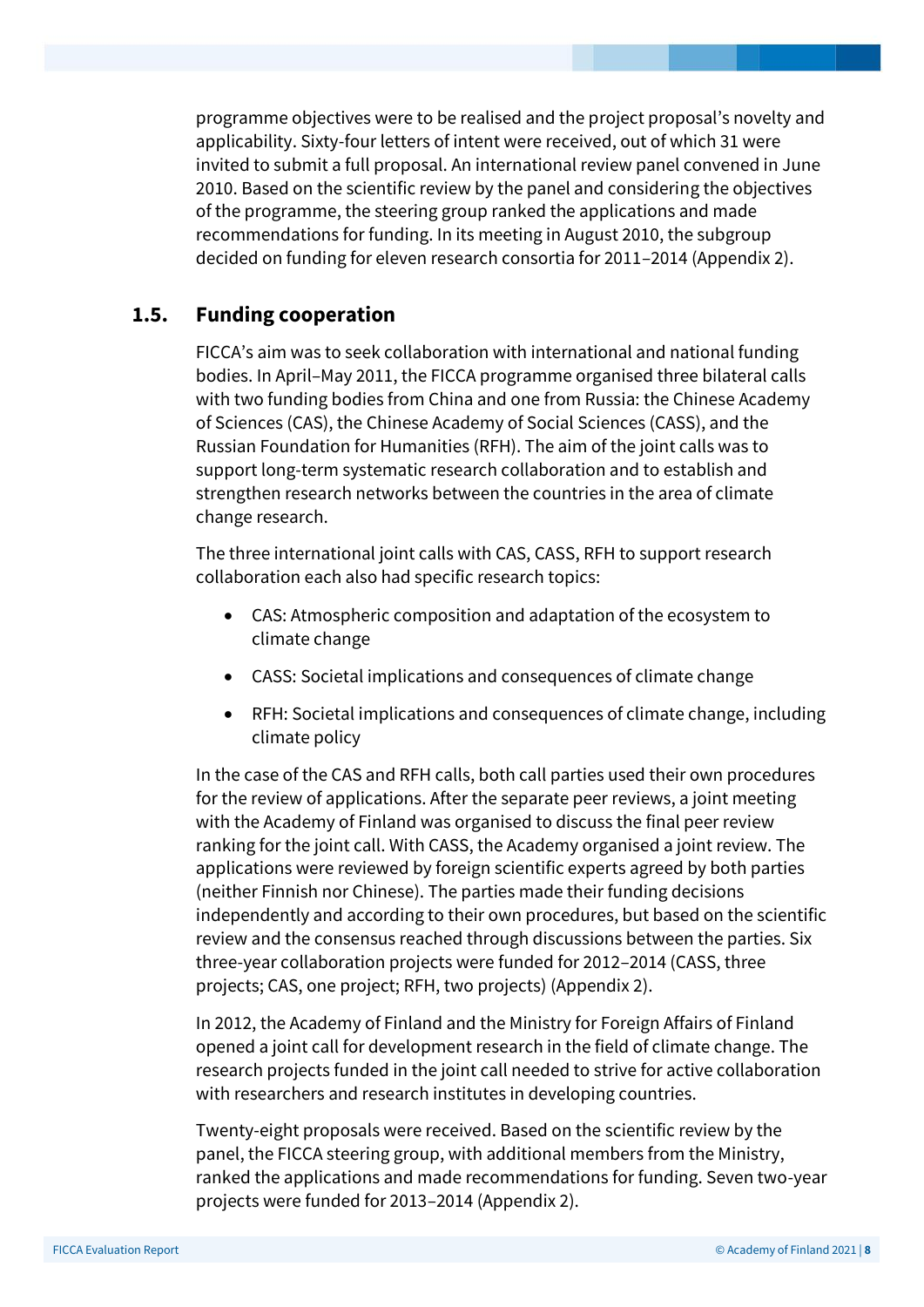All collaboration projects (CAS, CASS, RFH, Development) were fully integrated into the FICCA programme.



*Figure 2. Research fields. Self-reported research fields of all 24 funded projects*

## <span id="page-8-0"></span>**1.6. FICCA Final evaluation**

The implementation and results of the FICCA research programme were evaluated in May-June 2021 by an international panel of experts. The panel was chaired by Professor Markku Rummukainen (Lund University, Sweden). Other members of the panel were Doctor Elena Paoletti (National Research Council, Italy) and Professor Jouni Paavola (University of Leeds, UK).

The objective of the evaluation was to assess to what degree the FICCA programme succeeded in fulfilling the objectives originally set for it in the Programme Memorandum, including also the aims of the joint calls as part of FICCA. The main focus was on the performance of the programme as a whole as well as on the added value it generated. Of special interest were scientific performance, impact, interdisciplinarity, applicability of research and networking. Guiding questions for evaluation included, but were not restricted to:

- Scientific performance and quality: quality of outputs / new knowledge on climate change / contribution to enhancing interdisciplinarity and multidisciplinarity in climate research
- Impact: applicability of research and importance to users / enhancement of dialogue between scientific and social research / enhancement of interaction between research and stakeholders/end-users/ contribution to expert training
- Collaboration and networking: within FICCA programme / new national and international research networks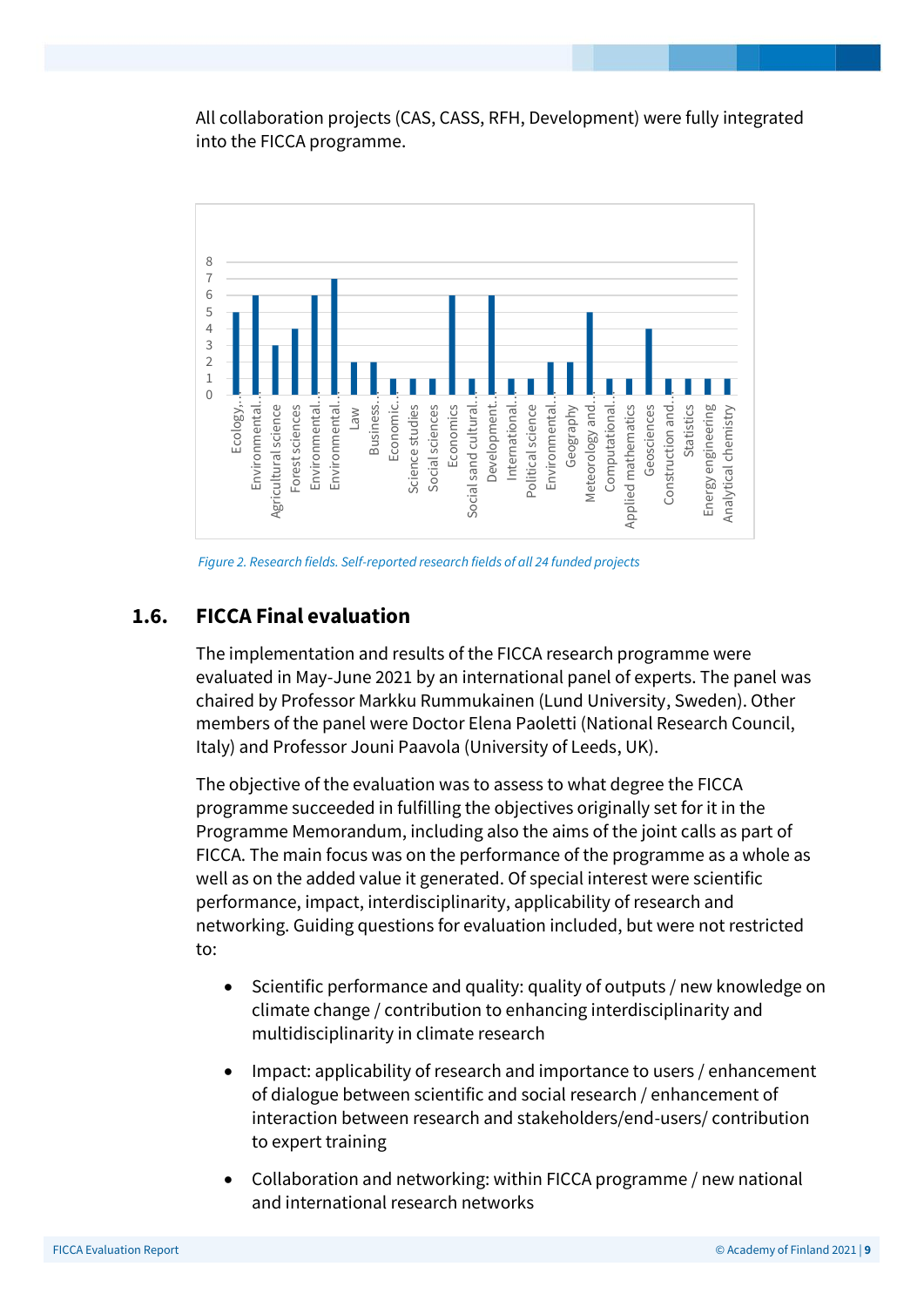The material provided for evaluation included FICCA final reports of funded projects; researcher's self-evaluations in 2014 and in 2019 (including update of publications); compilations and summaries. The assignement for the panel can be seen in Appendix 3.

Programme Manager Tuula Aarnio from the Academy of Finland drafted the technical part of this report (Chapter 1).

## <span id="page-9-0"></span>**2. Overall Evaluation**

## <span id="page-9-1"></span>**2.1. How the evaluation of FICCA programme was conducted**

The scientific panel (below called the Panel) had specific competence in climate modelling, scenarios and impacts (Professor Markku Rummukainen), air pollution and climate impacts on the ecophysiology of terrestrial plant ecosystems (Doctor Elena Paoletti), and economics, governance, adaptation, biodiversity and ecosystem provision (Professor Jouni Paavola), and collectively a broad and far-reaching experience and understanding also on researcher education, scientific assessments, as well as outreach and impact. The evaluation was carried out remotely with electronic means of communication. A start-up meeting was held on 8 April 2021. The main Panel meeting took place on 12 May. The Panel also met on 24 May and 15 June. The Panel's evaluation report was finalised and submitted to the Academy of Finland on 19 June. The Academy provided logistics support such as hosting the virtual meetings and providing additional information as requested by the Panel.

The evaluation was based on the material provided by the Academy of Finland. The Panel was also provided access to the FICCA call texts, original project proposals and additional information on FICCA activities. The Panel furthermore web-searched for some additional key information on publications and researcher careers, to the extent feasible, as such information was not contained in the materials.

The Panel noted that information had not been collected from stakeholders (for example with questionnaires) and that the publication data were not amenable to bibliometric or other quantitative analysis to explore, for example, author and institute connections. The availability of DOI identifiers would have helped the analysis of publishing in scientific journals, for example in terms of citations, author connections, etc. A use of a specific identifier in publication acknowledgements could also have allowed better use of publication databases.

#### <span id="page-9-2"></span>**2.2. Introduction**

The Panel considered the following aspects in the evaluation of the FICCA research programme:

• scientific performance and quality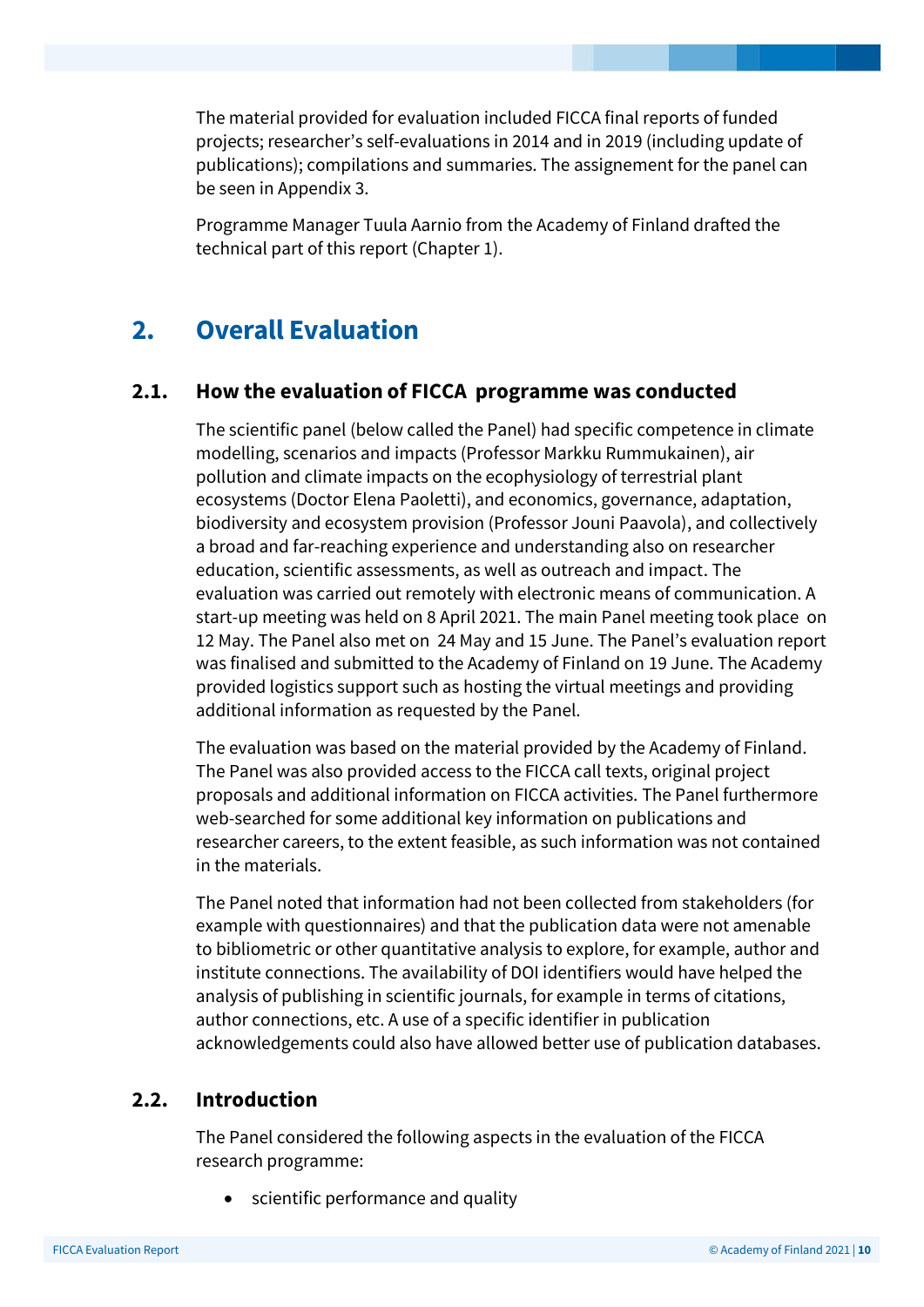- impact
- collaboration and networking
- added value.

The assessment of each of these is outlined below. The concluding section offers an overall evaluation of the FICCA programme.

#### <span id="page-10-0"></span>**2.3. Scientific performance and quality**

Overall, FICCA involved 24 projects during the programme period 2011–2014 (Appendix 2). The projects that started at the beginning of the programme lasted four years. Six projects were international collaborations funded bilaterally with China and Russia. These projects ran for three years each. The seven development research projects lasted for two years.

#### <span id="page-10-1"></span>**2.3.1. Contribution to enhancing interdisciplinarity and multidisciplinarity in research and enhancement of dialogue between scientific and social research**

The research questions addressed in FICCA required perspectives from different disciplines. This was expected in the FICCA call, which stated that "in terms of approach and methodology, research projects must be clearly multidisciplinary or interdisciplinary". The research in FICCA involved many disciplines, and many projects were clearly multidisciplinary. Research areas included geosciences, environment, environmental policy, economics, law, ecology, evolution, environmental technology, ecotoxicology, geography, physics, education, sociology, social psychology, anthropology, ethnology, folklore, comparative religion, forest sciences, construction and engineering (Figure 2). Some projects combined different disciplines (specific fields from natural and social sciences), others hosted different closely-related fields within some specific discipline (such as different flavours of natural sciences). FICCA thus provided a fertile ground for interdisciplinarity and enhanced dialogue across disciplines. However, the documentation does not allow to determine to what extent real integration of concepts, methodologies or data across disciplines actually occurred.

The evaluation materials did not provide sufficient evidence of interdisciplinarity. The lack of a baseline (i.e, the situation before FICCA) also means that any evaluation of enhancement of interdisciplinarity, multidisciplinarity and dialogue between natural sciences and social sciences research is not possible. However, the Panel scanned the FICCA publications for entries in around 30 journals with significant interdisciplinary orientation, based on Clarivate's environmental science journal rankings. These journals had around 30 FICCA publications in them in all, which equals less than 10% of all scientific journal articles from FICCA. The results seemed to indicate that social and engineering sciences flavoured projects published more frequently in journals with an interdisciplinary orientation than natural sciences projects. However, the true number of truly interdisciplinary articles of those examined is smaller than the number quoted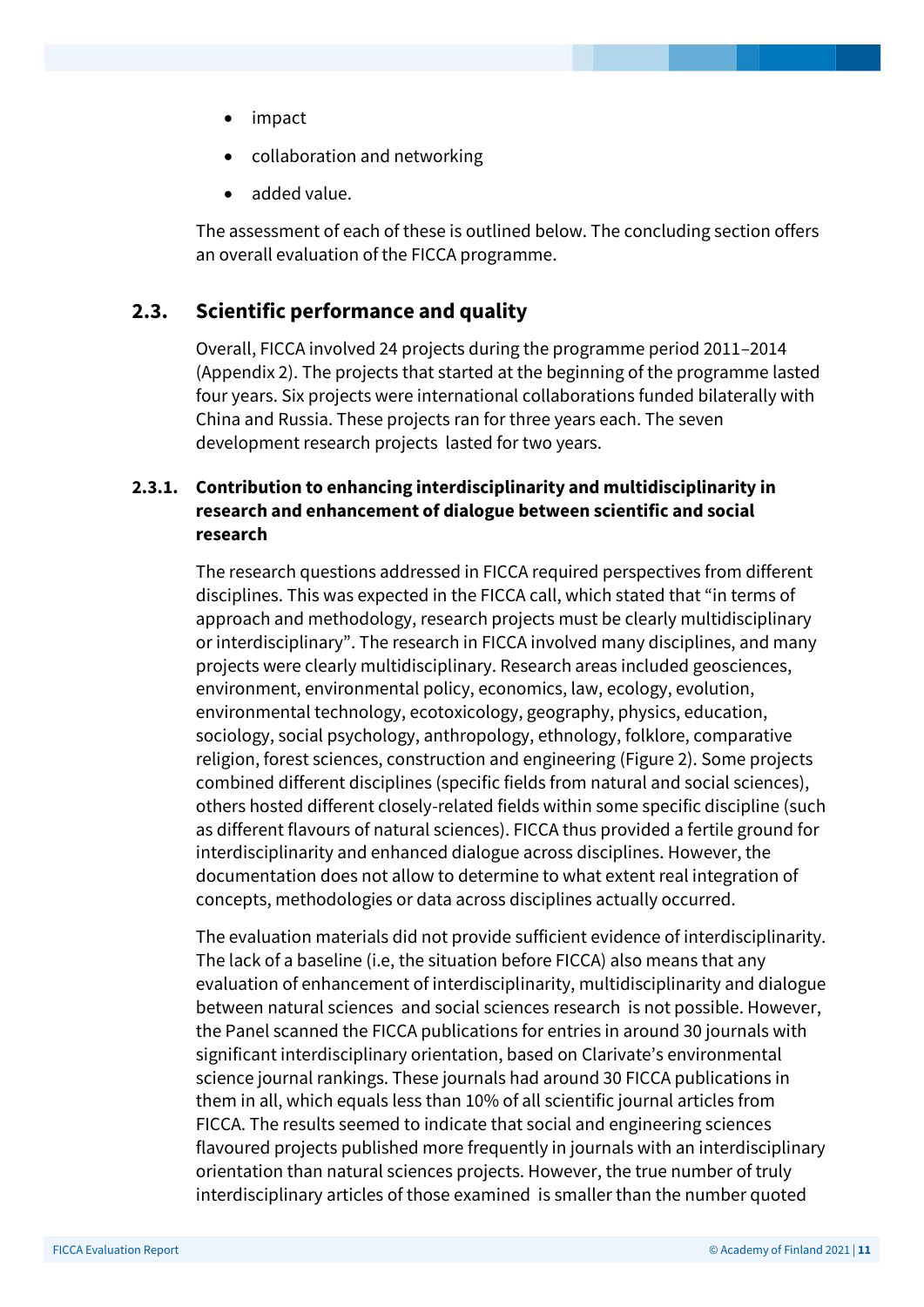above, as the entries included both single-author papers and papers authored by a PhD student and supervisor, without inter-organisational or interdisciplinary collaborations.

#### <span id="page-11-0"></span>**2.3.2. Quality of outputs, publications**

The 24 FICCA projects produced more than 600 outputs, of which more than 400 or about 75% were international peer-reviewed journal articles (the other 25% included PhD theses, book chapters/conference papers, and other works). The longest FICCA projects all produced more than ten journal articles – many produced around 20–30 and one outlier project well over 100 articles. This is a substantial output even considering the resources committed to the FICCA programme. Of all outputs, around 150 were published after the end of the programme.

The Declaration on Research Assessment (DORA) advises not to use journal impact factor type of metrics as a proxy for the quality of research. Yet the broader reputation and esteem of journals does influence the academic impact of research published in them. In this regard, the FICCA projects have successfully published their research in key and distinguished publications of many fields, including Nature Communication, Philosophical Transactions of the Royal Society, Global Environmental Change and Atmospheric Chemistry and Physics. The Panel notes, however, that the publication types differ between disciplines, some being more active in publishing books and book chapters than others, and that top journals that cater for smaller research communities may not necessarily exhibit high impact factors.

About two-thirds of the scientific articles reported in projects' final reports (2015/2016) were open access, which is very positive and makes the results of FICCA more accessible to stakeholders and the research community. The publication and researcher education record of FICCA shows the successful science outcome of the whole programme. Some additional characterisation is provided below, with a closer look at a few selected scientific highlights.

## <span id="page-11-1"></span>**2.4. Selected scientific highlights**

#### <span id="page-11-2"></span>**2.4.1. Towards cleaner air in Finland**

Air pollution and climate change are interlinked, because many air pollutants are also climate forcers. Air pollutants and greenhouse gases are in some cases generated by the same processes, they coexist in the atmosphere and have an impact on ecosystems. The project STARSHIP gathered a unique collection of data related to combustion emissions in Finland including emission factors for particulate matter and its components such as black carbon, organic carbon, polyaromatic hydrocarbons (PAH) and metals, as well as particle size distributions and particle morphology. This database can serve as a basis for further emission legislation, air quality monitoring and optimal energy solutions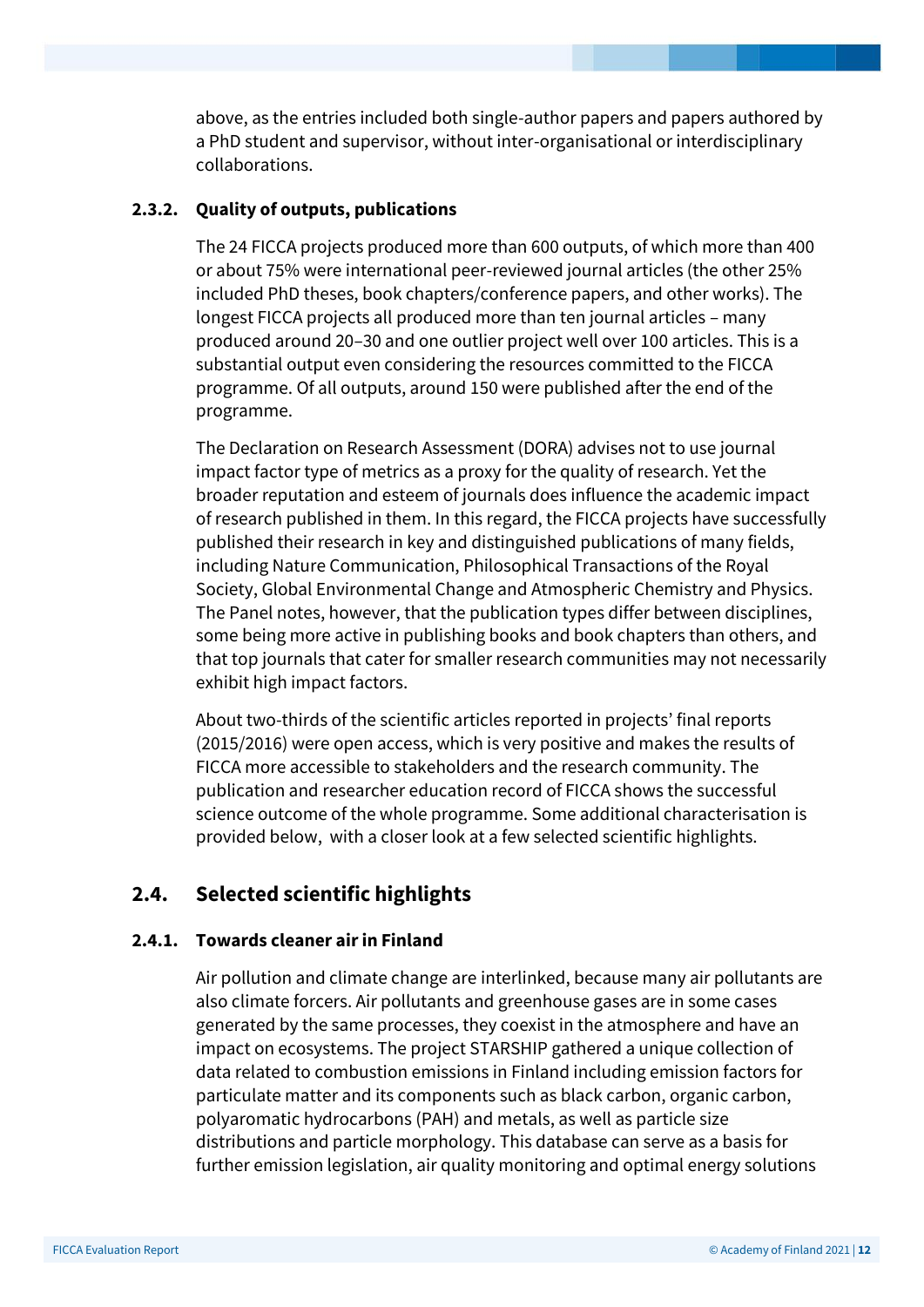that maximise the quality of air and citizens' health while also curbing climate change.

#### <span id="page-12-0"></span>**2.4.2. Exploring alternative methods to meet the temperature targets**

Limiting the global mean temperature increase below 1.5–2°C is a target set by the Paris Agreement. Traditional analyses on optimal mitigation strategies focus on reducing carbon dioxide emissions. The project RICCS explored the potential of carbon capture and storage (CCS) technologies in Finland, and concluded that the costs were high and public trust low. One of the novelties was that the project also looked into uncertainties related to mineralisation. Large radiative forcing is also caused by particulate matter and black carbon, which furthermore have negative impacts on human health. The STARSHIP project explored the trade-off between health and climate impacts of bioenergy in household heating and concluded that advanced technologies would be required to reduce the airpollutant emissions. The "Black and Brown Carbon Influence on Climate and Climate Change in India – from Local to Regional Scale" development project confirmed the downside of small-scale energy production by wood burning, in the form of emission of unhealthy PAH/metal-coated particles. The COOL project simulated climate mitigation of several geoengineering methods, including stratospheric sulphur injections, marine cloud whitening, artificial methane removal though addition of catalytic chemicals into the atmosphere, ozonefriendly organic aerosols, and solar radiation management. The research looked also into governance aspects. This knowledge is needed for the possible development of a political agenda concerning climate geoengineering.

#### <span id="page-12-1"></span>**2.4.3. Changing the paradigm of forest management in Finland**

The forest sector is important to the Finnish economy. Even-aged monoculture stands of Scots pine, Norway spruce and Silver birch dominate Finnish silviculture. The ECONADA project combined economic and ecological analyses for predicting the long-term impacts of old and new forest management approaches under climate change scenarios. A major result is the potential of uneven-aged management for forest adaptation to climate change. Uneven-aged models for Norway spruce, Scots pine and Silver birch single-species and mixedspecies forests were developed, which at the time was new for the Nordic countries and also had a direct impact on the Finnish forest legislation change in 2014.

#### <span id="page-12-2"></span>**2.4.4. Protecting Finnish animal biodiversity under climate change**

Disentangling the complex interlinkages between species diversity and climate change is essential for biodiversity protection. The A-LA-CARTE project assessed limits of adaptation to climate change and opportunities for resilience, finding for example that the Finnish protected areas alleviate climate change impacts on northern bird species of conservation concern and that grassland management would promote butterfly conservation. The project found that major efforts are needed to expand the protected area network in the southern and central boreal zones and to improve the capacity of the Finnish legal system to support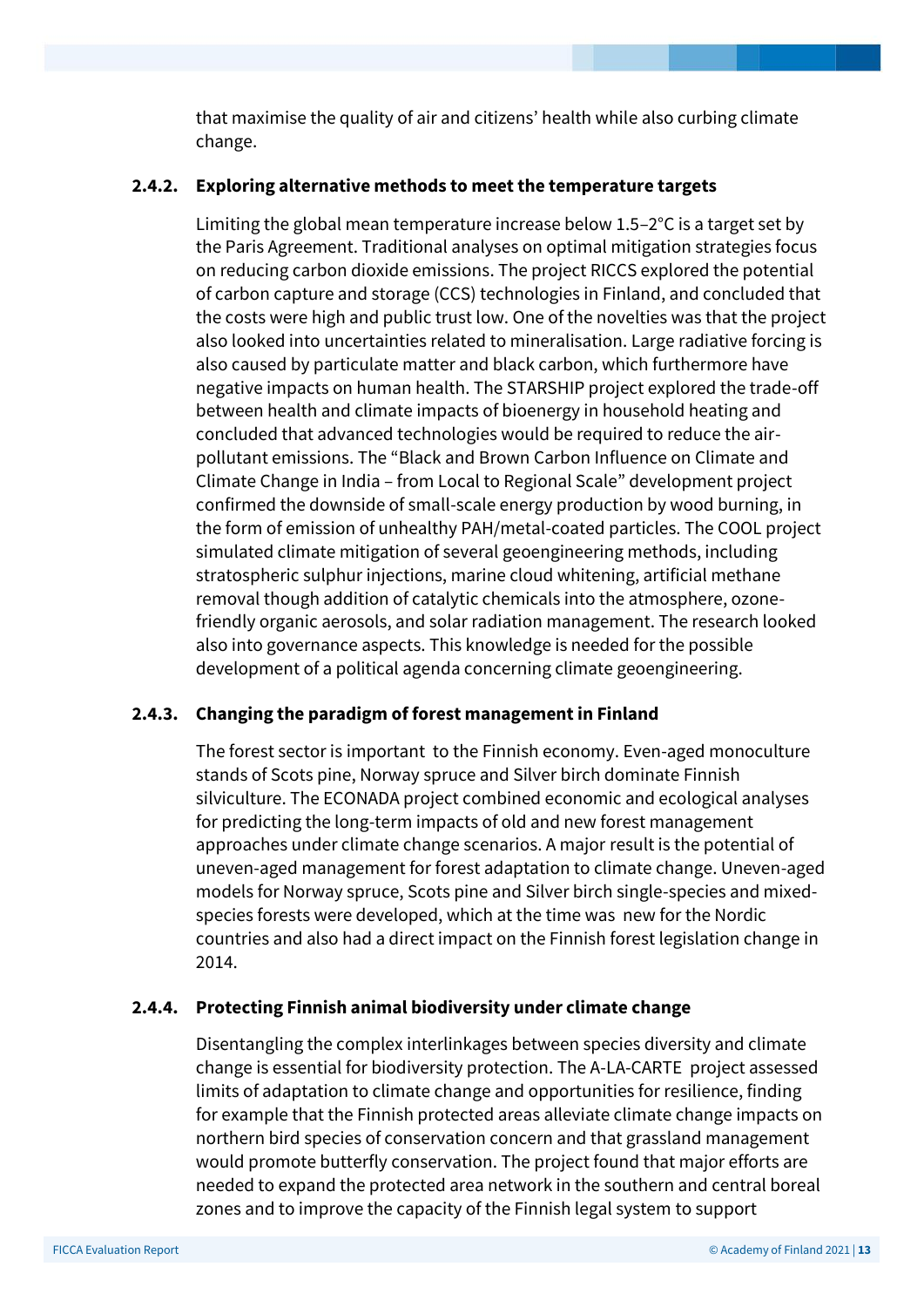biodiversity adaptation measures such as assisted migration, species translocation, dispersal corridors or ecosystem restoration.

#### <span id="page-13-0"></span>**2.4.5. Arctic research for Finland**

The Arctic is warming at twice the global average rate. The project CLICHE examined the impacts of climate change on Arctic ecosystems, vegetation, biodiversity, tree-line, water resources, peatlands, snow and ice, as well as consequence on reindeer herding, fisheries, forestry, tourism industry and local communities. The project estimated that up to 35% of the present subarctic plants of Finnish Lapland could disappear if the atmospheric concentration of carbon dioxide doubled, and that a warming of 1.5–2°C would cause the loss of permafrost and an invasion of new fish species. Multiple opposing feedbacks between land surface and atmosphere are expected because of changes in albedo, heat fluxes and biogeochemical cycles. Information on species extinction risks, peatlands as carbon sinks, invasive species and climate impacts on traditional and local livelihoods is critical for local adaptation planning.

#### <span id="page-13-1"></span>**2.4.6. How local populations and communities in developing countries are involved in mitigation and adaptation**

Participation of local populations and communities, how they are affected and mobilising their knowledge are important topics, but they have not been central in climate change mitigation and adaptation action. The "Private Agricultural Investments and Land-Use-Change Impacts on the Adaptive Capacity of Local Communities to Climate Change in Mozambique" project characterised the geographical distribution of investments in the country, finding both negative and positive impacts on local communities. The "Towards Responsive Governance in Climate Change Adaptation and Mitigation? Comparative Case Study in Tanzania and Nepal" project investigated the roles of local communities and external actors, finding that external actors such as national governments and donor organisations significantly influence the design of locally implemented climate adaptation and mitigation initiatives. The "Redefining Energy and Climate Policies in Least Developed Countries: Analysing Institutions and Initiatives in the Mekong Region" project found that local governance has less influence than donors and external actors and concluded that integrative policy narratives such as climate compatible development may create more problems than they solve.

## <span id="page-13-2"></span>**2.5. Impact**

#### <span id="page-13-3"></span>**2.5.1. Outreach methods and audiences, enhancement of interaction between research and stakeholders/end-users**

FICCA conducted both overarching and specific activities in order to communicate the research to stakeholders at introductory, midway and final events, focused briefings to specific audiences, and in some cases by engaging stakeholders in research. The overarching programme-level meetings at the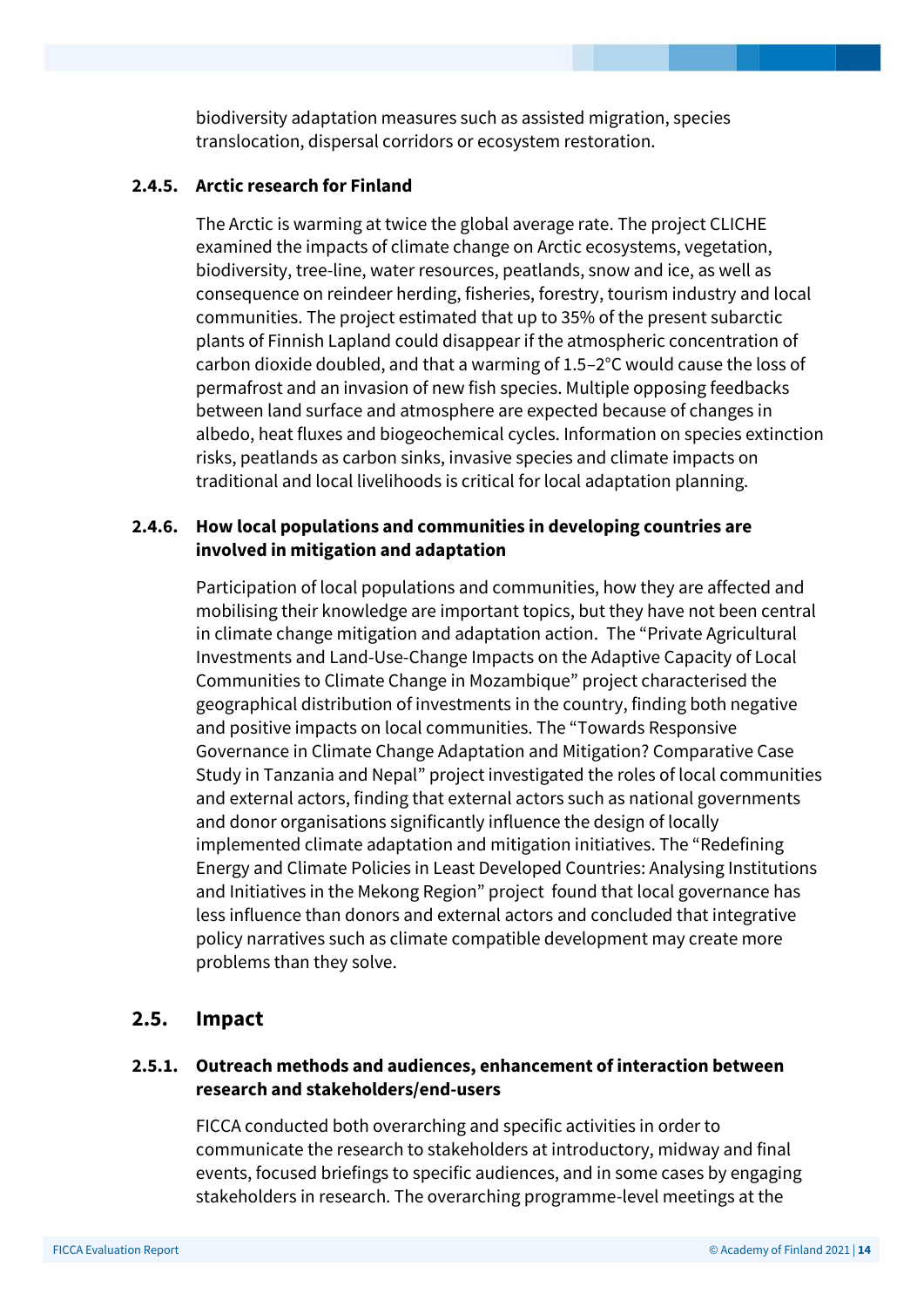start, during and at the end of the programme periods likely benefited both the research and the uptake of results. The number of these events is in good proportion in relation to the relatively short programme period.

Several projects involved stakeholders in research (for example A-LA-CARTE, RICCS, LAICA, ClimWater, MARISPLAN). FICCA also joined forces with the NordForsk Top Level Research initiative (TFI) in the organisation of a Nordic Climate Change Adaptation Conference in 2012, which provided an arena for disseminating and discussing research within FICCA. FICCA also organised two foresight workshops, leveraging the programme for sounding future needs and activities, which has since contributed to new research initiatives.

Some projects placed the problem within the European context (e.g. RICSS) or were a part of larger global studies (e.g. FLUX), while the majority focused on Finland. The results thus served the Finnish society's needs well. However, often the combination of global and local perspectives was not obvious. In the international development projects, the main focus was on the effects of climate change on economies and ecosystem services in other countries. Direct links to the Finnish society were limited to the role of Finland as a donor country. Such a role, however, is strategic as it may positively affect both local democracy and economic development, thus improving the approach to climate change drivers that are global by nature.

#### <span id="page-14-0"></span>**2.5.2. Contribution to expert training, researcher training and the advancement of research careers**

Substantial capacity building was achieved by FICCA projects through doctoral training and training of early-career researchers. FICCA provided a platform for researcher training totalling 25 PhD theses and seven MSc theses during the programme period, after which an additional seven PhD theses based on FICCA have been reported.

According to the results of the 2019 questionnaire, most of the personnel involved in FICCA were, five years after the end of the programme, employed in academia. Others were employed in public administration and consultancies, and a few in industry. Most resided in Finland, but a number of people were abroad at the time of the survey. The questionnaire did not explicitly ask the whereabouts of the students involved in FICCA. Further discussion on researcher training can be found in the section 'Capacity building'.

#### <span id="page-14-1"></span>**2.5.3. Scientific impact**

Scientific results, development of methodologies and teaching were mentioned as significant outcomes of the programme by the project leaders and sub-project leaders (PIs). The scientific impact is most readily documented in the FICCA's publication records (see the section 2.3.2 'Quality of outputs, publications'). It can also be expected that the FICCA-related results will achieve additional impact via continued research and development based on the generated findings, methodologies, databases and the early-career researchers trained within FICCA.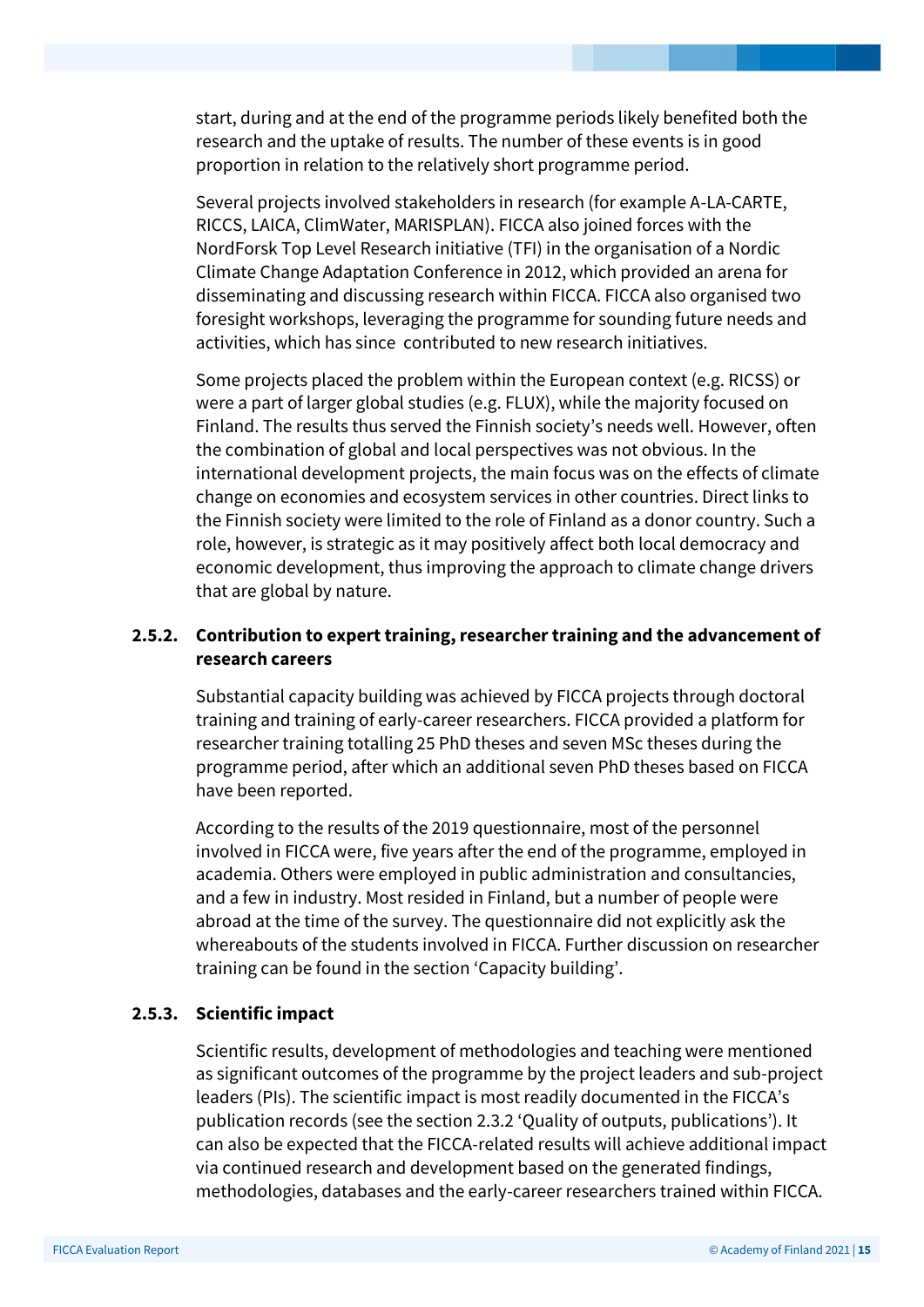A wealth of new information was generated in the FICCA programme on the impacts of climate change on Finnish ecosystems and sectors, as well as on adaptation and mitigation. Options for and barriers to enhancing ecosystem resilience were identified. FICCA projects also improved the volume and quality of Finnish modelling capacity to simulate climate change, ecosystem responses and adaptation scenarios. The collected databases will ensure the future use of FICCA results. The projects highlighted key regulatory gaps and proposed approaches and strategies for the policy agenda and for implementing adaptation measures. The inclusion of natural, technical and social sciences perspectives was an especially valuable aspect of the FICCA programme.

#### <span id="page-15-0"></span>**2.5.4. Societal impact**

FICCA projects engaged in a range of impact activities from communicating with the general public to engaging with key stakeholders in Finland and internationally. In the FICCA researchers' responses in the 2014 questionnaire, 20 respondents out of 50 considered that there had been social impact. Other respondents expected such impact to emerge in the future (Question 13). The 2019 questionnaire highlighted many examples of societal impact, including contacts with stakeholders such as cities and municipalities, uptake of results in water resources planning and environmental management, forest legislation and development of narratives related to public discussion on climate change.

There are many examples of significant impacts such as a better evidence base for decision-making on climate change adaptation and mitigation in different sectors, and new international collaborations. However, the way in which societal impact is addressed in different project reports varies substantially: some give it little if any attention whilst the best project reports provide good, plausible and verifiable accounts of impact. This likely to some extent reflects the fact that FICCA projects were implemented at a time when the impact agenda was rather new and standards of practice had not yet solidified. Reflections have not either been collected from stakeholders.

Many projects dedicated time and effort to participating in public arenas (e.g. TV, newspapers and social media), and several projects contributed information to the [climateguide.fi](https://ilmasto-opas.fi/en/) website to circulate and popularise scientific results. It is possible that the projects practised outreach also via professional media or popular science publications, but this is not clearly discernible from the publication statistics.

The Panel highlights below three examples of impact of FICCA projects, as a nonexhaustive sample. The choice is based on the information provided on the projects, not from stakeholders as such information is not available:

Economically optimal adaptation of forest management in changing climate (ECONADA)

ECONADA's results have been widely used nationally and internationally. The project research on uneven-aged forestry informed the 2014 forest legislation change in Finland, which officially accepted uneven-aged forestry. The team also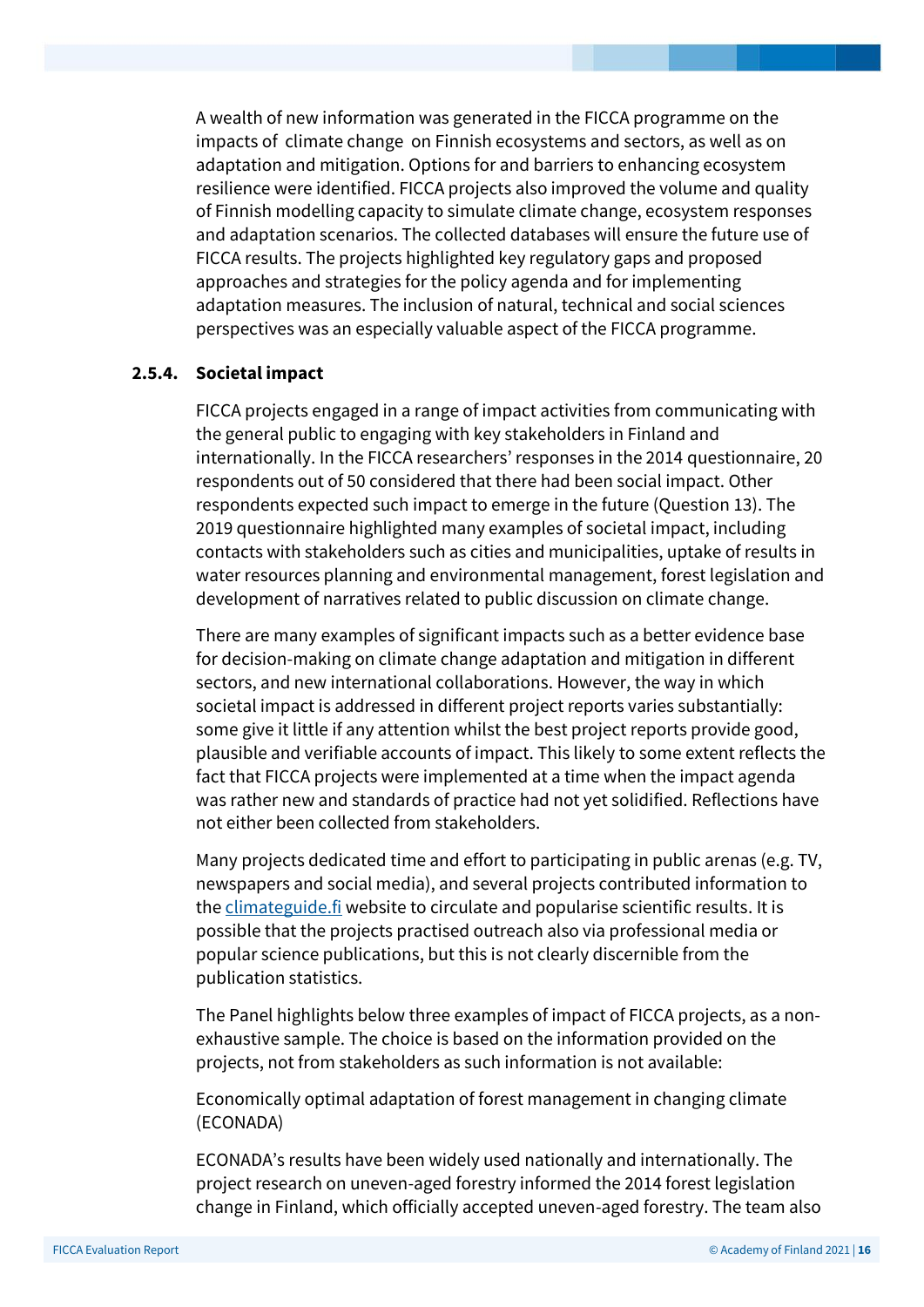participated in the design of new silvicultural recommendations for uneven-aged forestry in cooperation with the forest extension service. An important contribution was made also on the role of different tree species and mixed stands in climate change mitigation, by demonstrating that admixture of deciduous and coniferous tree species has a positive impact on forest growth and carbon sequestration. The project thus directly influenced forest legislation and forest management recommendations with possible consequences for determine the climate change adaptation and mitigation potential of Finnish forests.

Assessing limits of adaptation to climate change and opportunities for resilience to be enhanced (A-LA-CARTE)

The project studied the implications of high-end climate change projections for agrifood systems and biodiversity in Finland, focusing on potential adaptive responses to enhance resilience. The findings informed the development of Finland's National Climate Change Adaptation Plan 2022 (approved in 2014), which replaced the earlier National Climate Change Adaptation Strategy. The Deputy Chair of the Finnish National Climate Panel in 2012–2015 was one of the principal investigators in the project, which provided a significant channel and forum for disseminating and communicating results to relevant experts, public authorities, stakeholders and end-users.

Local adaptation and innovation-in-practice in energy efficiency and carbon neutrality (LAICA)

The LAICA project fostered practical interventions to disseminate the results of the project. The interventions included: (I) Six open homes walk events in three municipalities and involving nearly 200 residents were organised to disseminate user experiences of renewable energy and energy efficiency investments (II) Development of a successful joint procurement process for solar power as a demonstrator leading to follow-up and modification in other localities (III) Systematic analysis of self-build courses which led to the development of new courses in three municipalities (IV) Diffusion of innovative renewable energy practices via local banks (V) Organisation of village competitions in two municipalities, creating energy maps to stimulate local activism around renewable energy.

## <span id="page-16-0"></span>**2.6. Collaboration and networking**

#### <span id="page-16-1"></span>**2.6.1. Within FICCA**

The FICCA consortia involved seven Finnish universities and eight Finnish research institutes, and international partners from China and Russia. The University of Helsinki, the largest Finnish university, was the most frequent partner across the projects (15) and was involved in seven out of the eleven FICCA projects from the first FICCA call, and in quite a few of the bilateral and the development projects. The Finnish Environment Institute (SYKE) and the Finnish Meteorological Institute (FMI) were also very active. They participated in eight FICCA projects each, as well as in some of the international projects. In general,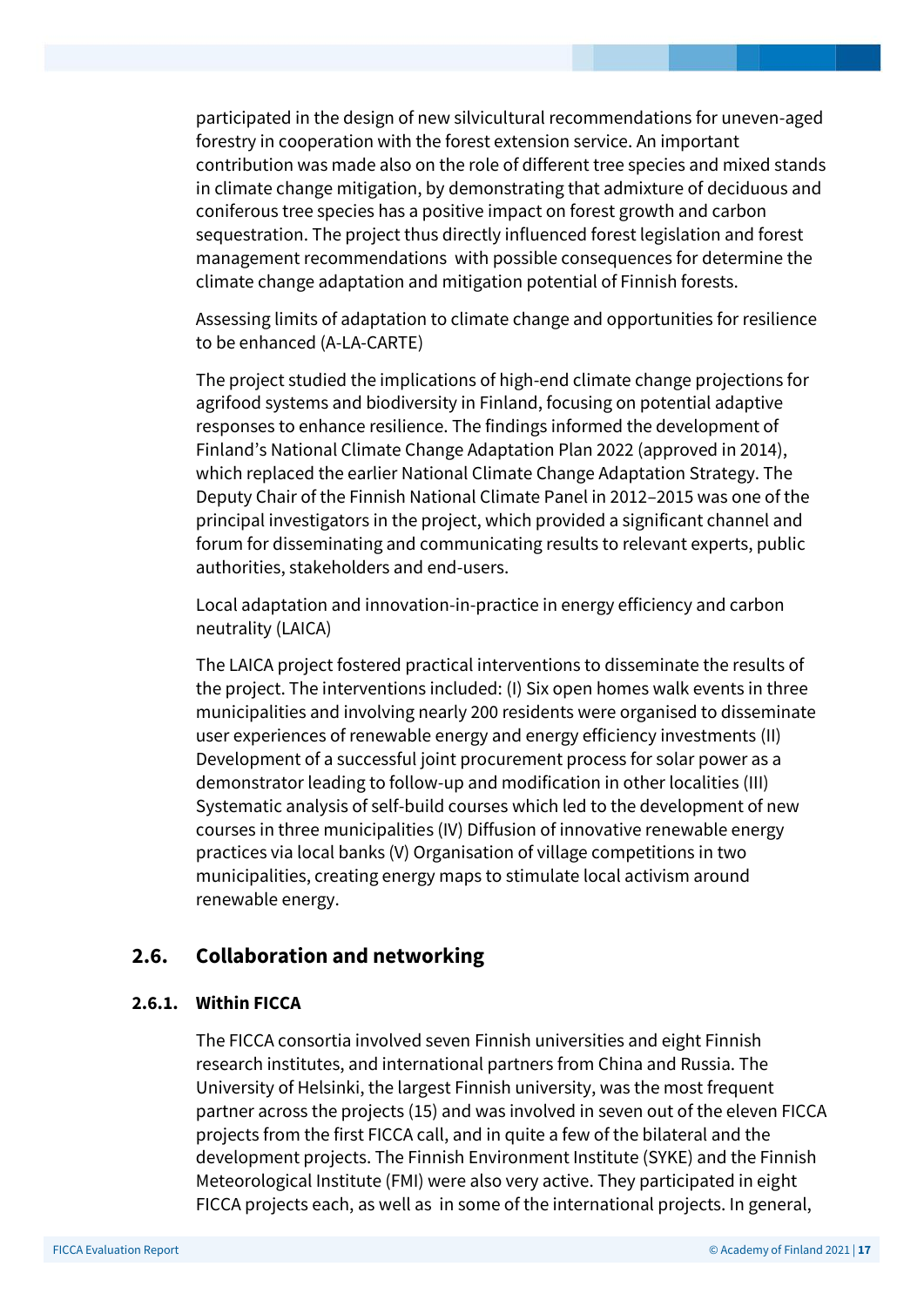the participation reflected the size of the organisation, with the University of Helsinki, FMI and SYKE, Aalto University and the University of Eastern Finland being most frequently involved in the projects. More specialised research institutes were involved in fewer projects. The requirement of FICCA projects to involve a consortium likely promoted the design of medium-to-large networks (2–8 partners per project), which provided a frame for collaboration and crossfertilisation across institutions. Indeed, seven of the four-year projects brought together both universities and research institutions.

It is not possible to quantitatively assess to what extent FICCA enhanced collaboration, multidisciplinarity or interdisciplinarity. The self-evaluations indicate that the involved consortium leaders and subproject PIs gained added value from FICCA, including enhanced multidisciplinarity and competitiveness. There was focus on a systemic understanding, which likely translated into an improved knowledge on the past, present and future dynamics of climate change. Most of the projects had a comprehensive approach integrating different scales (over space and time), approaches (experimental, modelling, monitoring) and sectors.

The available information does not suggest that the programme led to many new collaborations. The self-evaluation questionnaire from 2014 indicates fairly neutral experiences regarding benefits from participating at programme level (such as in terms of collaboration, but especially mobility and visibility), whereas the experienced collaboration within the projects was rated higher. Benefits within the projects were considered positive and productive. The involvement of stakeholders also appears to have been fairly limited, not least when it comes to consumer groups, industry, policymakers and the media. The 2014 selfevaluation indicates fairly limited enhancement effect on communication and collaboration thanks to the programme, both between projects and with stakeholders and end-users.

#### <span id="page-17-0"></span>**2.6.2. International collaboration**

As the focus of the national projects was on Finland, international collaborations were somewhat limited and mostly based on pre-existing collaborations (e.g. within EU projects). Some projects organised international conferences (e.g. the 2nd Nordic International Conference on Climate Change Adaptation, with 250 participants from 30 countries; the 17th IBFRA Conference on Forest Science in Boreal Region, which resulted in more than 20 newspaper articles; and the Sustainable Futures in a Changing Climate with Chinese partners), which increased the visibility and impacts of FICCA within the global scientific community.

International visits to and from Finland were numerous (FICCA scientists spent 85 month-equivalents abroad in long visits and hosted 142 month-equivalents of visits to Finland. The visits were unevenly distributed across the consortia (114 of the 142 month-equivalents to Finland were within one consortium of eight subprojects, CLICHE), which reasonably reflected the needs of the research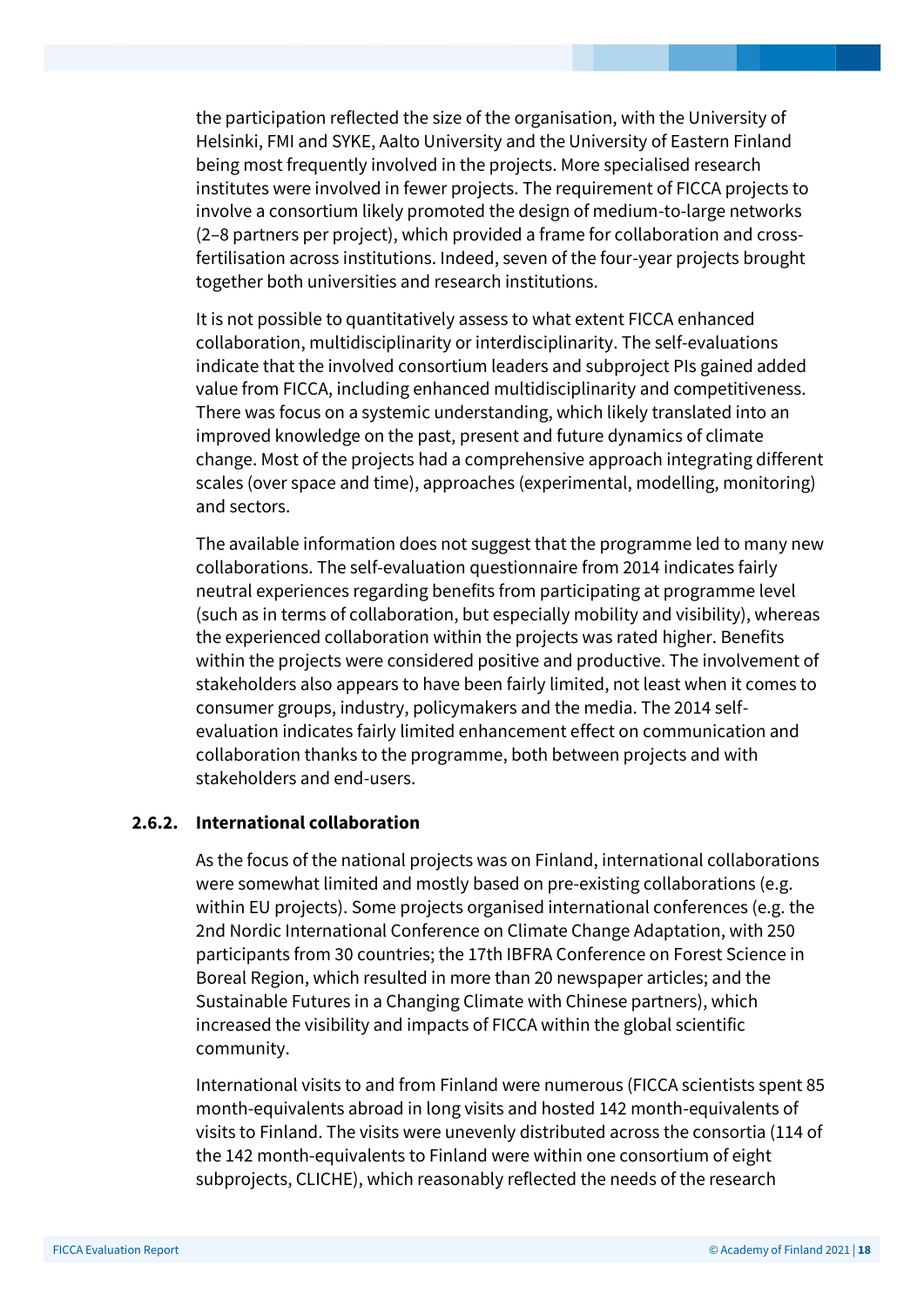projects with visits. Shorter visits amounted to 16 and 3 month-equivalents, respectively.

Collaboration was a requirement in the international calls. The self-evaluations indicate that most of these collaborations will continue. In particular, the calls with the Chinese Academy of Sciences and the Ministry for Foreign Affairs of Finland on development-related research led to new international collaborations that are manifested in the co-authorships of articles and other research outputs with international collaborators.

FICCA-related scientists made substantial contributions to international assessments (mostly IPCC, Intergovernmental Panel on Climate Change) and to national processes (e.g. National Climate Change Adaptation Plan 2022, National Climate Panel 2012–2015, Arctic Advisory Board, Carbon and Climate Law Review, Forest Legislation 2012). Some projects were linked to international networks. For example, the FLUX project was part of ICOS (Integrated Carbon Observation System), and the Chinese partner affiliated to CLIMES contributed in IPBES (Intergovernmental Platform on Biodiversity and Ecosystem Services). Contacts existed also with the CLRTAP working group on effects (United Nations Economic Commission for Europe Convention on Long-Range Transboundary Air Pollution) and AMAP (Arctic Monitoring and Assessment Programme).

The "Lakes in Trouble: Understanding the Effect of Climate Change on Threatened Ecosystem Services of Eutrophicated Aquatic Systems" project reports that the Ministry of Agriculture and Forestry of Finland and the Ministry of Water Resources in China signed a Memorandum of Understanding in aquatic resource management, which strengthens continued collaboration.

## <span id="page-18-0"></span>**2.7. Added value of FICCA**

FICCA brought together a number of talented research groups from Finnish universities and research institutes. Yet there is little explicit evidence of new lasting collaborations. Project PIs in the international calls, however, assessed that they expected continued collaboration that had started thanks to FICCA.

It is clear that many of the research questions could not have been addressed without multidisciplinarity or interdisciplinarity. FICCA research generated a wealth of new science, clear impacts and helped new early-career researchers to start. Whether FICCA made a difference and led to increased interdisciplinarity rather than the more common multidisciplinarity cannot be assessed based on the evaluation materials. A thematic synthesis of the all-programme findings could have been useful.

## <span id="page-18-1"></span>**2.8. Capacity-building**

FICCA projects have made a substantial contribution to the enhancement of research capacity through doctoral training and training of early career researchers. The 2019 survey suggests that most of the personnel involved in FICCA projects were, five years after the end of the programme, employed in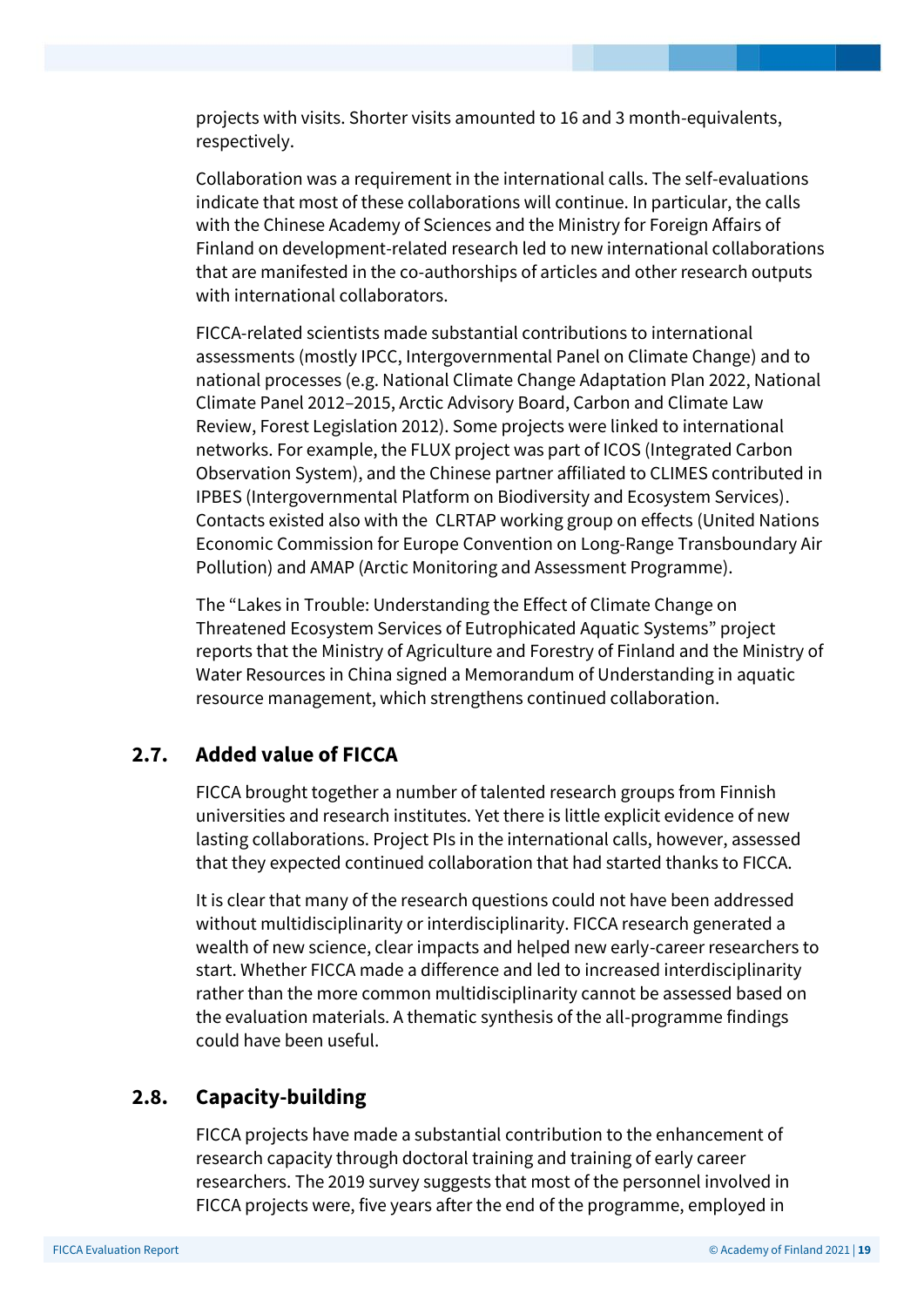academia, with the rest pursuing careers in public administration, consultancies or in industry. Most former FICCA personnel resided in Finland, although as a result of the international collaboration projects there were also FICCA personnel based outside Finland at the time of the survey.

According to the projects' final reports, a total of 25 PhD and a few MSc degrees were completed as part of the FICCA projects by the end of the programme. The overall programme statistics, which also contain degrees completed after the FICCA period, suggest that the numbers were slightly different. Results on web searches made by the Panel, some two-thirds of the new PhDs have remained in academia and are pursuing an active research career. Some of them have already attained senior academic roles. Many in the remaining third also engaged in research after FICCA, having expert roles in business, government organisations or consultancies.

Over half of the MSc students trained as part of the FICCA projects engaged in further research training and progressed their research careers. The FICCAtrained researchers have found employment in key Finnish research organisations in the environmental field – both at universities and in research institutes.

In addition to early career and research training, which is quantified in terms of degrees obtained, FICCA projects also supported postdoctoral capacity-building. The latter is more elusive to assess. Overall, in terms of funded person-months across the programme, the investment in postdoctoral researchers was 75% of that made in PhD students. The gender balance favoured males in all personnel categories, the difference being the largest among professors (16% female, 84% male) and smallest in the "assisting staff" category. At the doctoral training stage, about two-thirds of the person-months were accounted for by male PhD students and about one-third of person-months by female doctoral students. In the researcher, postdoctoral and assisting staff categories, the gender ratio was close to even.

## <span id="page-19-0"></span>**3. Discussion and Conclusion**

## <span id="page-19-1"></span>**3.1. Attainment of programme goals and objectives**

FICCA had the ambition to cover a wide range of interactive processes between the environment and society in the context of climate change. The projects were required to adopt a multidisciplinary approach and produce results of wide applicability. A high level of scientific performance, intensification of the dialogue between scientific and social research and promotion of the use of natural sciences as part of social research were prominent goals. Increased interaction between researchers and stakeholders/users, as well as effective dissemination of results of the basic research was also expected. Overall, the new knowledge would be efficiently and expediently put to use. PhD training, career development and international networking were aims of the funders of FICCA.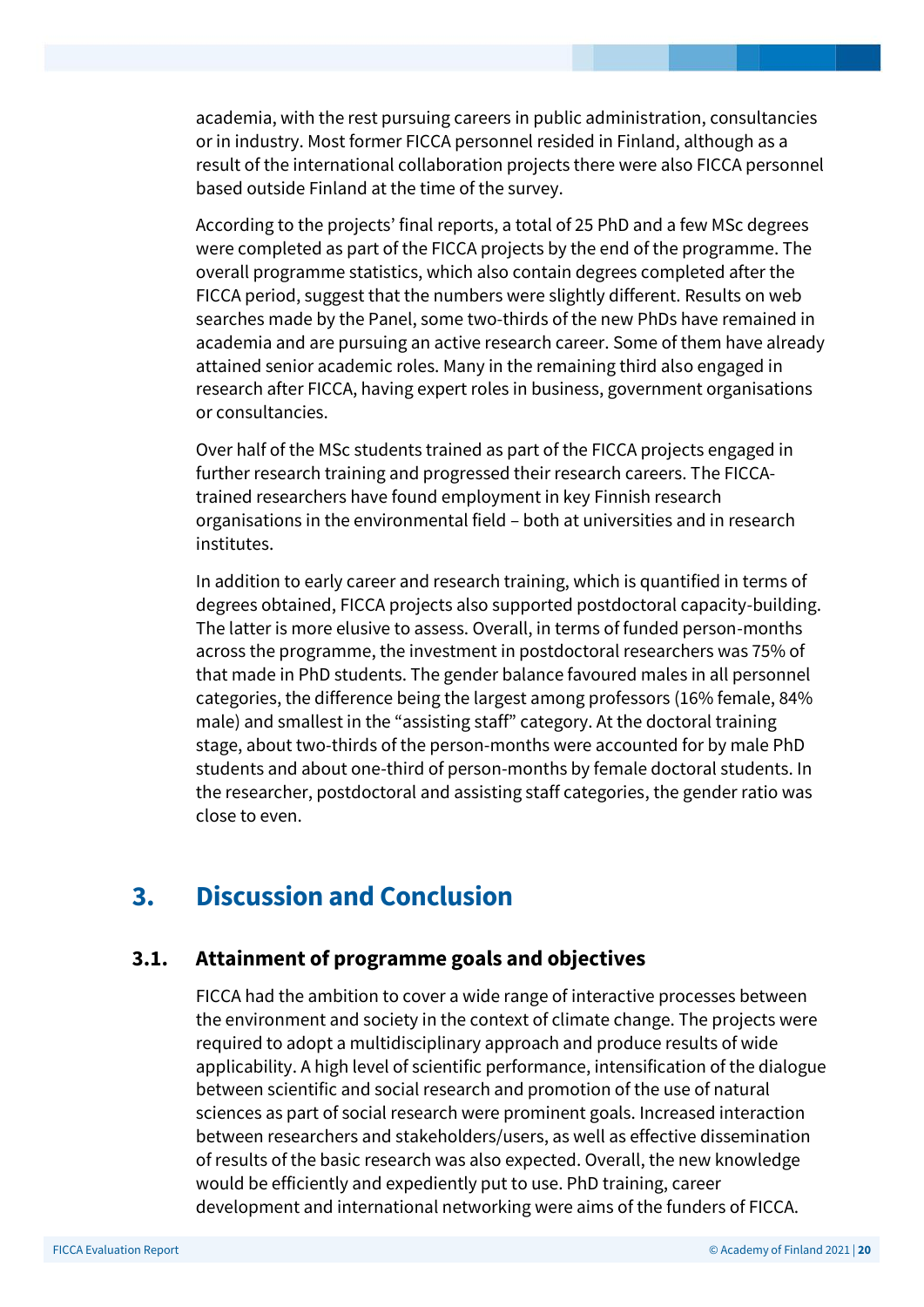Below, the Panel comments on the attainment of the primary programme objectives.

It was clear to the Panel how the evaluation of FICCA had been planned – several years after the end of the programme – and why it had been planned that way. Some strengths and weakness of this choice became evident during the evaluation. On the positive side is the potential for greater clarity about impacts, a more complete account of scientific and other outputs, and a possibility to follow up new collaborations and careers. On the other hand, it is more difficult to assess the novelty retrospectively, as the research front has shifted in the meanwhile, thus requiring trying to "recall how it was".

The Panel noted that additional information would have been useful in assessing the success of FICCA with respect to its set objectives, including structured collection of evidence of interdisciplinarity and development of new collaborations, collection of publication data that would enable bibliometric and other systematic analyses, or shared keywords in publications allowing publication database searches, interviews with stakeholders on impacts, definition of innovation and tracking new research careers.

#### <span id="page-20-0"></span>**3.1.1. Generate knowledge of climate change – its effects and management**

Overall, FICCA contributed critical scientific knowledge for climate policy planning in Finland, as well as other countries, not least in China, Russia and Mozambique, as well as the global level. FICCA highlighted regulatory gaps and contributed to the political agendas and to adaptation measures. The new databases and publications will ensure the future use of FICCA results, and a number of new research careers have been launched. The further development of quality and quantity of the Finnish research capacity to simulate climate change, assess ecosystem responses and prepare adaptation scenarios is a significant source of new scientific knowledge related to climate change.

FICCA contributed to a novel understanding of climate change impacts and management. In particular, options for and barriers to enhancing ecosystem resilience were identified including (i) interventions through policies and strategies from local to national level and (ii) impacts on traditional livelihoods, industries and communities. Results were relevant to the agricultural, grassland, forest, wetland, lake, marine, urban, fishing, tourism, water-use and (bio)energy sectors. Outcomes may be further useful for regional development and for understanding the elements influencing the adaptation strategies. Combating climate change by new technological advancements was also addressed.

Overall, FICCA was successful in generating new scientific knowledge of climate change effects and management. Most of the evidence on this resides in the documented publications from the programme period, and from the later followup by the Academy of Finland.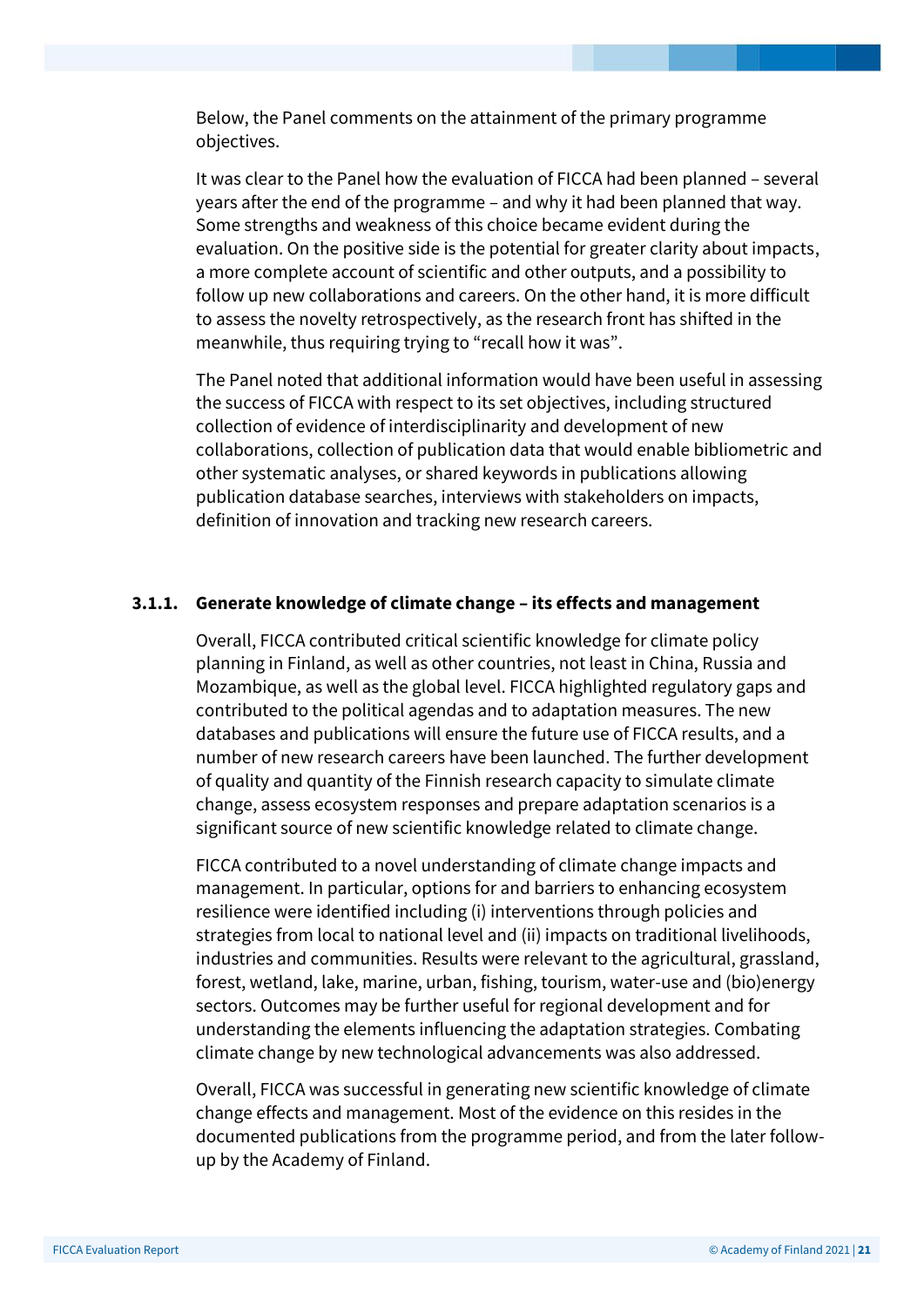#### <span id="page-21-0"></span>**3.1.2. Promote multidisciplinary expertise and research environments in order to intensify research into climate change and achieve synergy benefits**

Climate change research encompasses many disciplines. FICCA projects brought together a wealth of different disciplines and provided a frame for conducting multidisciplinary research and a platform for exploring interdisciplinary research and a more systemic understanding of the research questions and societal needs of knowledge related to climate change. While strong multidisciplinarity characterised the programme, there is less clear evidence of interdisciplinarity in or thanks to FICCA.

#### <span id="page-21-1"></span>**3.1.3. Serve the Finnish society by combining global and local perspectives and Increase knowledge and awareness of climate change in society**

FICCA engaged in outreach both as a programme and within the projects. Some projects involved close interaction with stakeholders. Outreach to the public at large also took place. In some cases, OpEds and suchlike are detailed. In general, the information in the projects' final reports is rather condensed (such as number of media interviews without any additional information). Thus, the extent, nature and reach of outreach cannot be assessed more fully.

FICCA-affiliated researchers contributed to national-scale climate-related efforts and played prominent roles in climate-related national fora and processes (e.g. National Climate Change Adaptation Plan 2022, National Climate Panel 2012– 2015, Arctic Advisory Board, Carbon and Climate Law Review, Forest Legislation 2012).

#### <span id="page-21-2"></span>**3.1.4. Create new Finnish and international collaborative research networks**

FICCA channelled Academy of Finland funding to a specific set of research questions. Some projects were partially funded from further sources, which evidences leveraging one pool of research funding with another one, thus further strengthening the addressing of specific research questions. The leveraged inkind funding (EUR 5 million) came from participants themselves and funding from Chinese and Russian sources. FICCA also provided a platform for the development research projects on climate change, which led to a call in 2012.

#### <span id="page-21-3"></span>**3.1.5. Increase the mobility of PhD students and researchers**

FICCA fostered several new PhDs and MSc students. Most of them have continued their research or researcher training in Finland. One-third have moved on, for example to expert roles in business, government organisations or consultancies. It is not very clear from the record whether there was mobility between the projects or among the partners within the projects (such as national visits or stays), or what the purpose of visits was in each case. A number of international visits were reported either to or from Finland. About half of the 24 FICCA projects had international visits of at least three months. Most visits took place within only a few projects.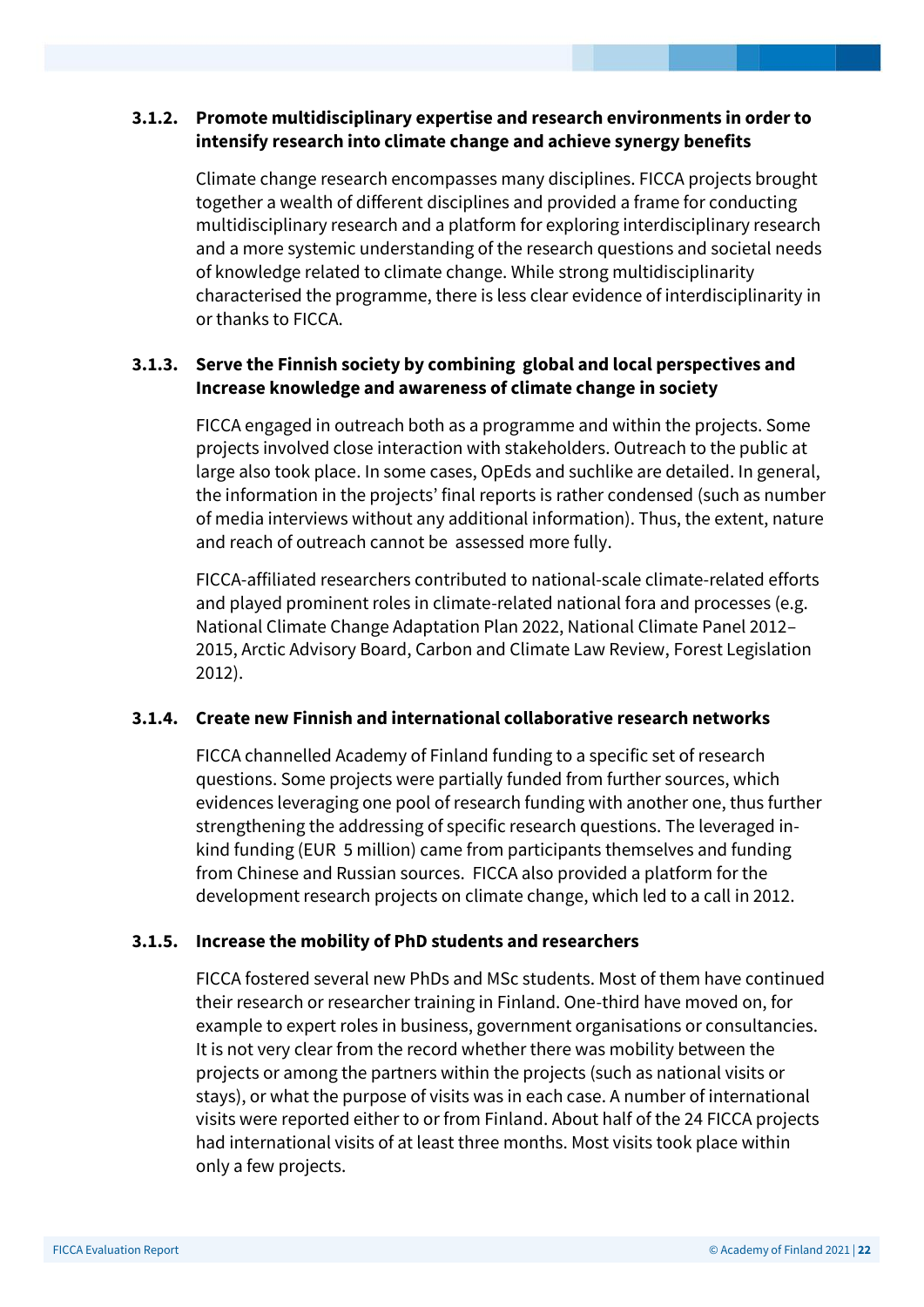#### <span id="page-22-0"></span>**3.1.6. Enhance coordination and cooperation with other Finnish (e.g. sectoral research) and international actors (e.g. IPCC)**

FICCA involved 15 Finnish universities and research institutes, often both types of actors participating in joint projects. The bilateral and development projects involved by definition and in practice international collaboration with either research partners or stakeholders. Some of the latter collaborations are expected to last.

It is not feasible to assess to what extent the research output of FICCA contributed to international assessments, such as by the IPCC. It is a reasonable assumption, however, that this would be the case, given the timeliness and quality of the research in the programme. It is particularly clear that FICCArelated scientists contributed to the working groups of the IPCC.

Some of the projects connected -one way or another - to prominent international networks, for example ICOS (Integrated Carbon Observation System), IPBES (Intergovernmental Platform on Biodiversity and Ecosystem Services), CLRTAP (UNECE Convention on Long-Range Transboundary Air Pollution) and AMAP (Arctic Monitoring and Assessment Programme).

#### <span id="page-22-1"></span>**3.1.7. Generate knowledge in support of innovation**

In the projects' final reports, the sections 'inventions' and 'patents' were empty without exception, suggesting that FICCA did not or was not successful in generating this kind of innovation in the field of climate change research. The final reports did not in some other manner either suggest significant developments in this aspect.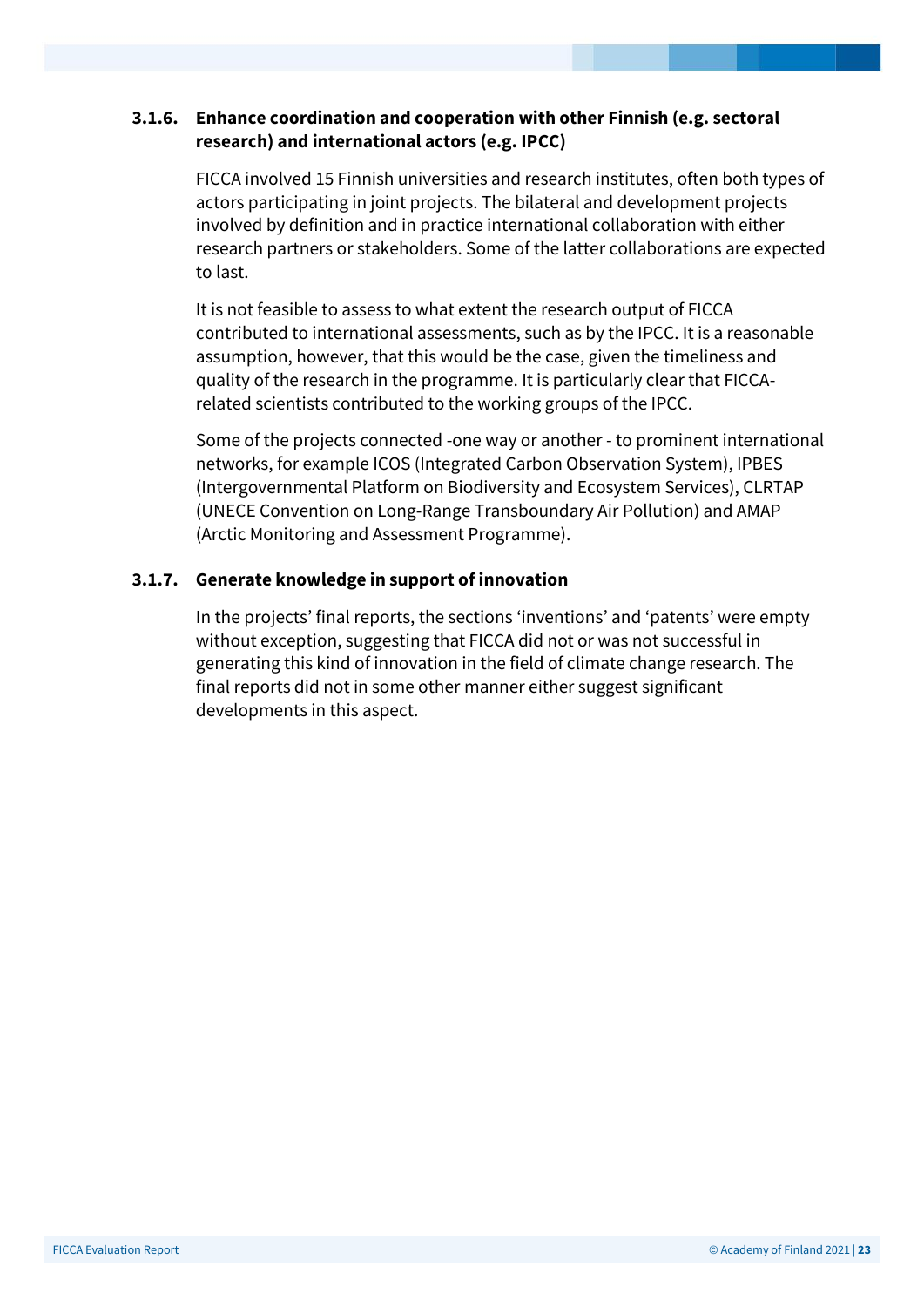



## <span id="page-23-0"></span>**Appendices**

## <span id="page-23-1"></span>**Appendix 1: Members of Steering Group**

#### **FICCA Steering Group 7.1.2010 - 31.12.2012**

Chair Professor **Paavo Pelkonen***,* Research Council for Biosciences and Environment Vice Chair Professor **Tuija Pulkkinen**, Research Council for Natural Sciences and Engineering Members Professor **Pauli Niemelä**, Research Council for Culture and Society Professori **Ilmo Keskimäki**, Research for Council for Health Professori **Hannele Hakola**, Research Council for Biosciences and Environment experts Director **Kimmo Kanto***,* Tekes (Finnish Funding Agency for Technology and Innovation) Environmental Councellor **Antero Honkasalo**, Ministry of Environment Project Manager **Pirkko Heikinheimo**, Prime Minister's Office

#### **FICCA Steering Group 5.3.2013 - 31.12.2015**

Chair Professor **Hannele Hakola***,* Research Council for Biosciences and Environment Vice Chair Professor **Juha Pekka Lunkka**, Research Council for Natural Sciences and Engineering

Members

Professor **Liisa Laakso***,* Research Council for Culture and Society

Professori **Ilmo Keskimäki**, Research for Council for Health

experts

Head of Unit **Kimmo Kanto***,* Tekes (Finnish Funding Agency for Technology and Innovation)

Senior Officer **Pirkko Heikinheimo**, Ministry of Environment

Ministerial Advicer **Anne Vehviläinen**, Ministry of Agriculture and Forestry Senior Advicer **Johanna Kirkinen**, the Finnish Innovation Fund (Sitra)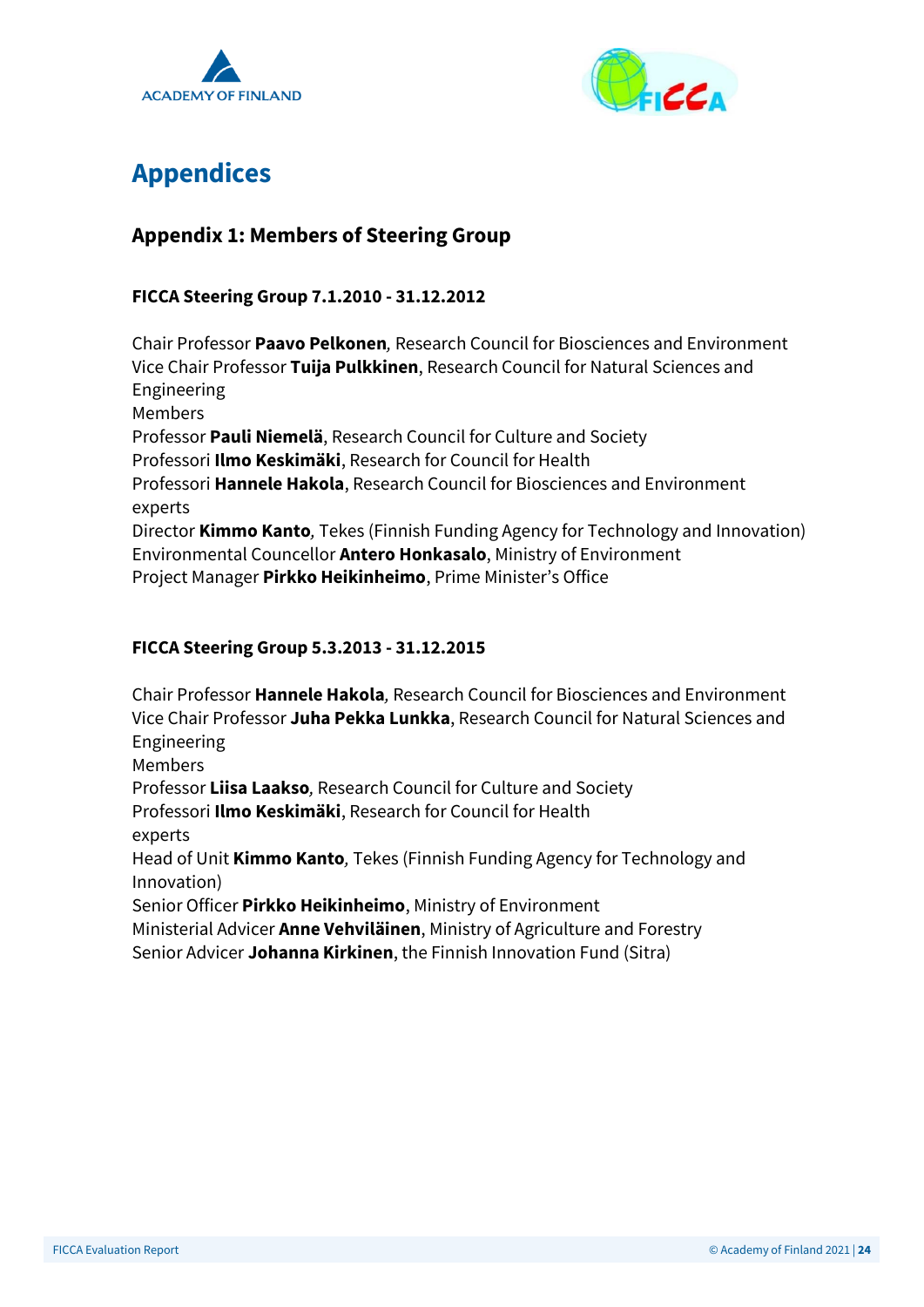



## <span id="page-24-0"></span>**Appendix 2: List of Research Projects and their Funding**

## **Academy of Finland Research Programme FICCA 2011–2014**

#### **A-LA-CARTE: Assessing limits of adaptation to climate change and opportunities for resilience to be enhanced** (funding € 1 059 999)

- Timothy Carter, Finnish Environment Institute
- Marja Järvelä, University of Jyväskylä
- Helena Kahiluoto, MTT Agrifood Research Finland
- Reijo Miettinen, University of Helsinki
- Tapio Määttä, University of Eastern Finland

#### **RICCS: Risk governance of carbon dioxide capture and storage** (funding € 709 998)

- Janne Hukkinen, University of Helsinki
- Carl-Johan Fogelholm, Aalto University

#### **DECADE: Decadal climate prediction in adaptation to climate change** (funding € 809 998)

- Heikki Järvinen, Finnish Meteorological Institute
- Matti Liski, Aalto University
- Eero Nikinmaa, University of Helsinki

#### **CLICHE: Impacts of climate change on Arctic environment, ecosystem services and society** (funding € 2 100 005)

- Atte Korhola, University of Helsinki
- Hannu I. Heikkinen, University of Oulu
- Kimmo Kahilainen, University of Helsinki
- Matti Leppäranta, University of Helsinki
- Miska Luoto, University of Helsinki
- Jarkko Saarinen, University of Oulu
- Heikki Seppä, University of Helsinki
- Eeva-Stiina Tuittila, University of Helsinki

#### **COOL: Aerosol intervention technologies to cool the climate: costs, benefits, side effects and governance** (funding € 1 446 001)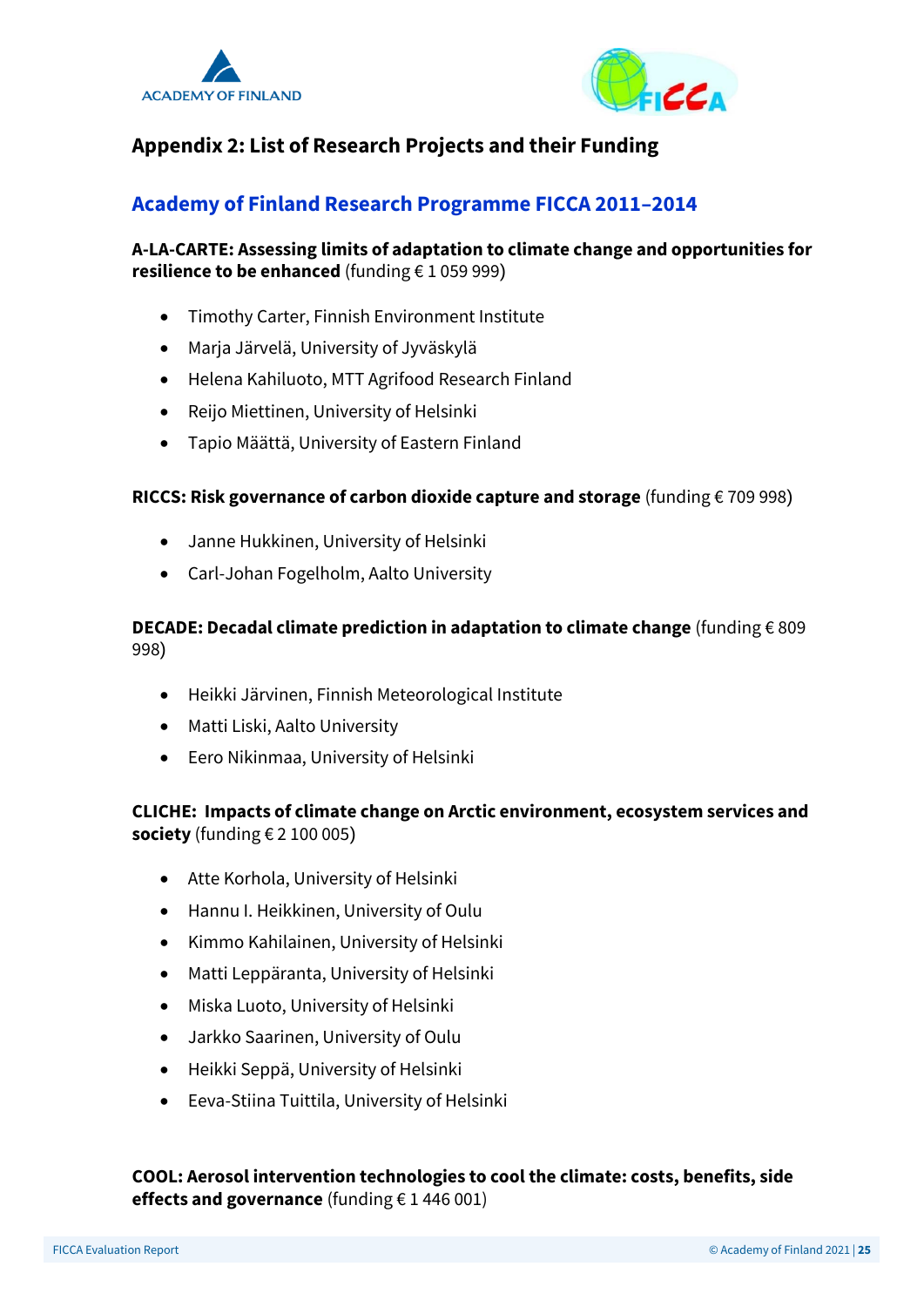



- Ari Laaksonen, Finnish Meteorological Institute
- Mikael Hildén, Finnish Environment Institute
- Hannele Korhonen, Finnish Meteorological Institute
- Markku Kulmala, University of Helsinki
- Tapio Määttä, University of Eastern Finland
- Sami Romakkaniemi, University of Eastern Finland

#### **LAICA: Local adaptation and innovation-in-practice in energy efficiency and carbon neutrality** (funding € 840 003)

- Raimo Lovio, Aalto University
- Ari Nissinen, Finnish Environment Institute

#### **ECONADA: Economically optimal adaptation of forest management in changing climate** (funding € 949 997)

- Raisa Mäkipää, Finnish Forest Research Institute
- Olli Tahvonen, University of Helsinki

#### **RECAST: Reviewing Climate change simulations for enhanced adaptation in sectors and technical infrastructure: implications of growing weather variability and uncertainty for weather sensitive capital intensive systems** (funding € 973 999)

- Adriaan Perrels, Finnish Meteorological Institute
- Lasse Makkonen, VTT Technical Research Centre of Finland
- Jouni Räisänen, University of Helsinki

#### **ClimWater: Climate change and water cycle: effect to water resources and their utilization in Finland** (funding € 640 003)

- Jouni Pulliainen, Finnish Meteorological Institute
- Bertel Vehviläinen, Finnish Environment Institute

#### **STARSHIP: Synergy and trade-off analysis on the reduction strategies for climate and health impacts from particulate matter and greenhouse gases** (funding € 950 001)

- Ilkka Savolainen, VTT Technical Research Centre of Finland (Sampo Soimakallio)
- Jorma Jokiniemi, University of Eastern Finland
- Kari Lehtinen, Finnish Meteorological Institute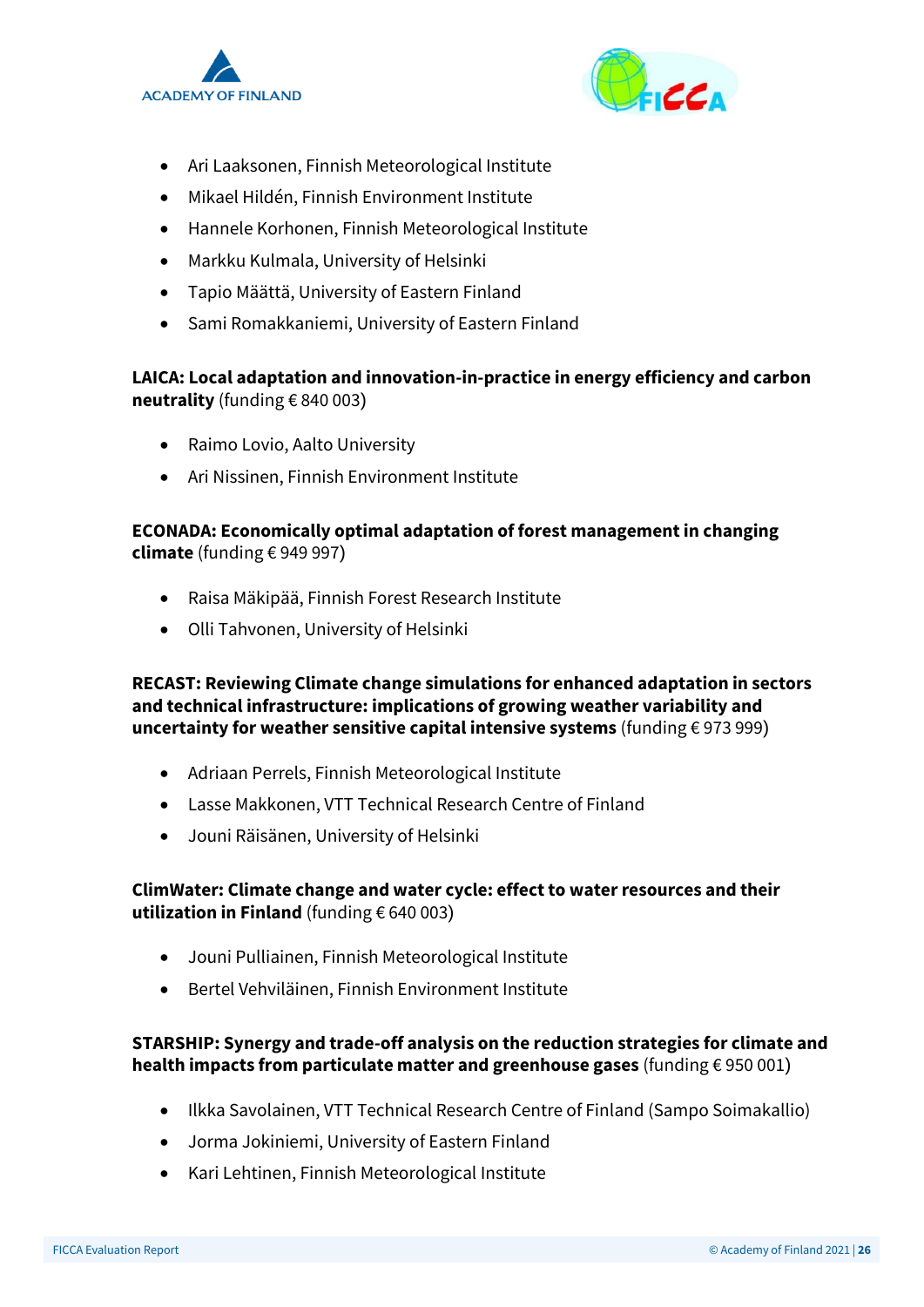



#### **MARISPLAN: Marine spatial planning in a changing climate** (funding € 1 520 002)

- Markku Viitasalo, Finnish Environment Institute
- Jari Haapala, Finnish Meteorological Institute
- Mikael Hildén, Finnish Environment Institute
- Heikki Lehtonen, MTT Agrifood Research Finland
- Lauri Urho, Finnish Game and Fisheries Research Institute
- Bertel Vehviläinen, Finnish Environment Institute

### **International joint projects with CAS, CASS and RFH for 2012–2014 (Academy funded partner)**

## **China and EU in the context of global climate change - Analysis of changing economic structures and related policies** (funding € 585 836)

(jointly funded by Academy of Finland and Chinese Academy of Social Sciences CASS)

- Jyrki Luukkanen, University of Turku
- Prof. Ying Chen, CASS Research Center for Sustainable Development

#### **Economic effects of climate change across Russian regions** (funding € 477 342)

(jointly funded by Academy of Finland and Russian Foundation for Humanities RFH)

- Riitta Kosonen, Aalto University
- Dr. Pavel Druzhinin, Karelian Research Centre

#### **Adaptation of the food sector and socio-economic impacts of climate change in North-East Europe** (funding € 630 164)

(jointly funded by Academy of Finland and Russian Foundation for Humanities RFH)

- Heikki Lehtonen, MTT Agrifood Research Finland
- Dr. Vladimir Surovtsev, Russian Academy of Agricultural Sciences

### **CLIMES: Impacts of climate change on multiple ecosystem services: processes and adaptation options at landscape scales** (funding € 699 288)

(jointly funded by Academy of Finland and Chinese Academy of Sciences CAS)

- Martin Forsius, Finnish Environment Institute (SYKE)
- Prof. Bojie Fu, CAS Research Center for Eco-Environmental Sciences

#### **Lakes in trouble: Understanding the effect of climate change on threatened ecosystem services of eutrophicated aquatic systems** (funding € 415 059)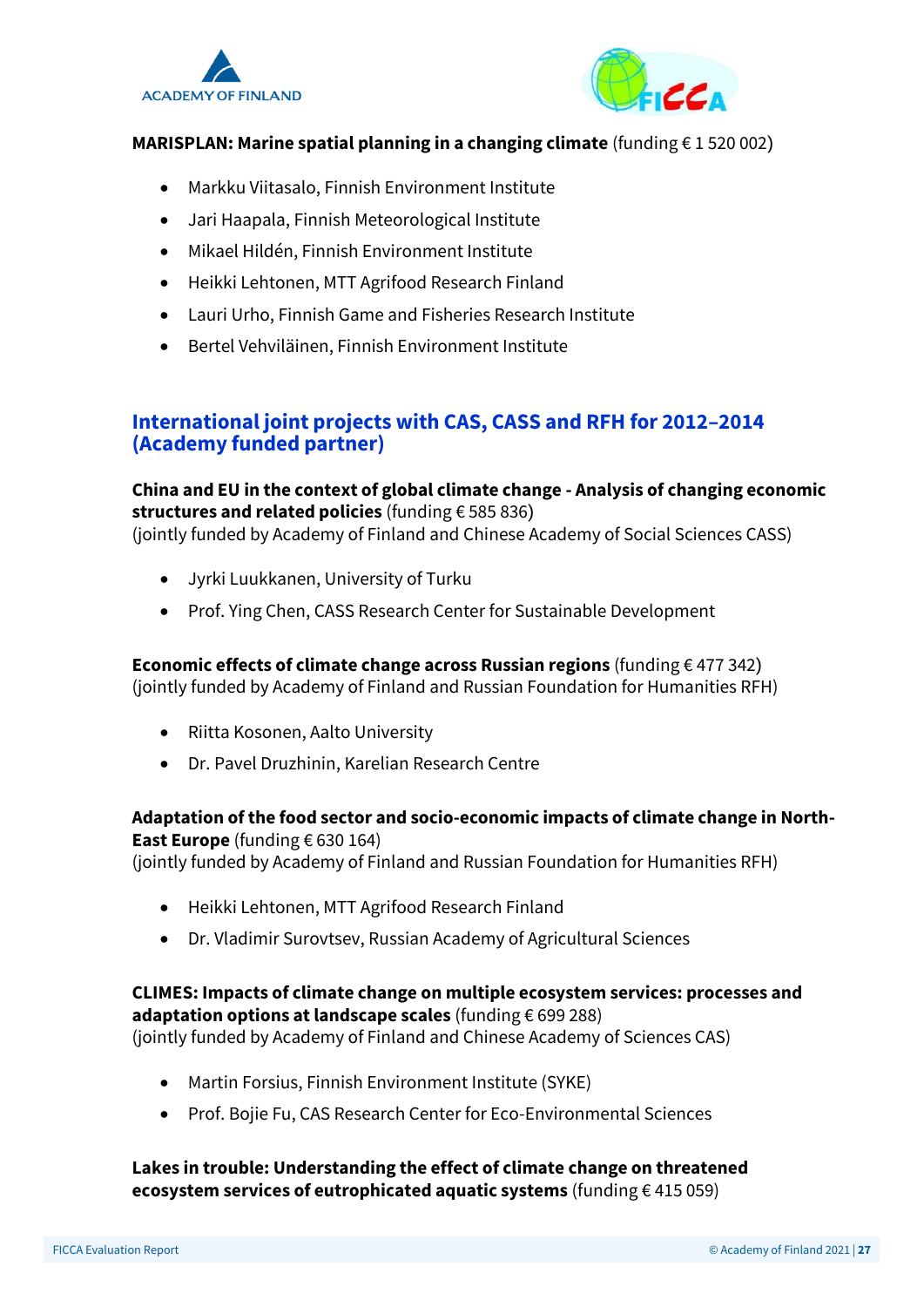



(jointly funded by Academy of Finland and Chinese Academy of Sciences CAS)

- Anne-Mari Ventelä, Pyhäjärvi Institute
- Leena Nurminen, University of Helsinki
- Prof. Boqiang Qin, CAS Nanjing Institute of Geography and Limnology

#### **FLUX: Flux measurements of greenhouse gases for agricultural, lake and wetland ecosystems and process modelling of wetland methane production systems** (funding € 323 438)

(jointly funded by Academy of Finland and Chinese Academy of Sciences CAS)

- Timo Vesala, University of Helsinki
- Prof. Xunhua Zheng, CAS Institute of Atmospheric Physics

#### **Development research projects for 2013–2014 (funded by Ministry for Foreign Affairs and Academy of Finland)**

**Black and brown carbon influence on climate and climate change in India – from local to regional scale** (funding € 283 000)

• Antti Arola, Finnish Meteorological Institute.

#### **Private agricultural investments and land use change impact on the adaptive capacity of local communities to climate change in Mozambique** (funding € 354 000)

• Yirdaw Eshetu, University of Helsinki; Paula Horne, Pellervo Economic Research PTT.

**Towards responsive governance in climate change adaptation and mitigation? Comparative case study in Tanzania and Nepal** (funding € 267 000)

• Irmeli Mustalahti, University of Eastern Finland.

#### **Impact of climate change on water quality: a Himalayan case study** (funding € 217 000)

• Mika Sillanpää, Lappeenranta University of Technology.

#### **Aquatic ecosystems in a changing climate – introducing a cost-effective tool to guide management options in poorly developed countries** (funding € 169 000)

• Janne Soininen, University of Helsinki.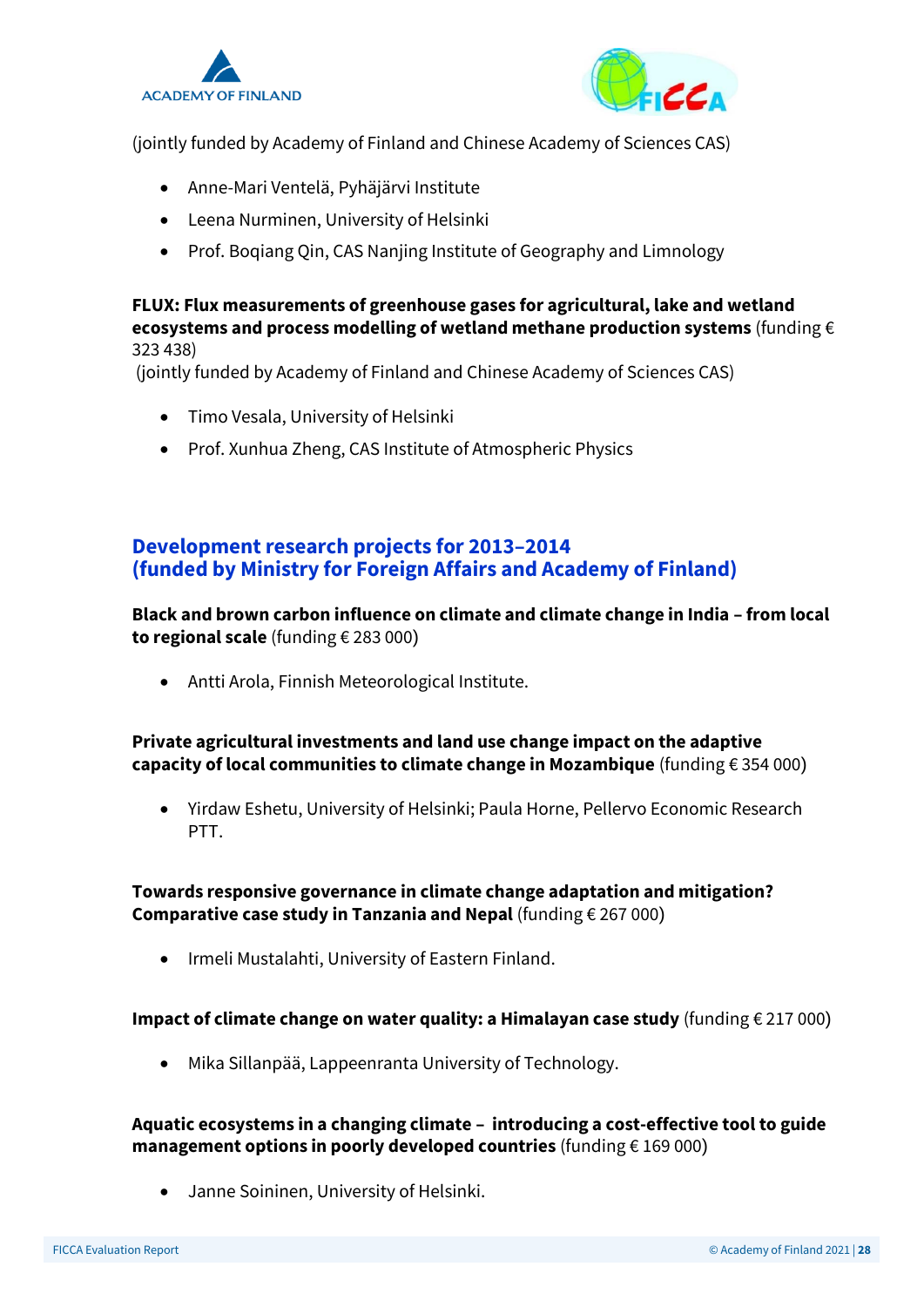



#### **Redefining energy and climate policies in least developed countries: Analysing institutions and initiatives in the Mekong region** (funding € 363 000)

• Jarmo Vehmas, University of Turku.

**Study on risk management of extreme weather related disasters and climate change adaptation in Malawi and Zambia** (funding € 339 000)

• Ari Venäläinen, Finnish Meteorological Institute.